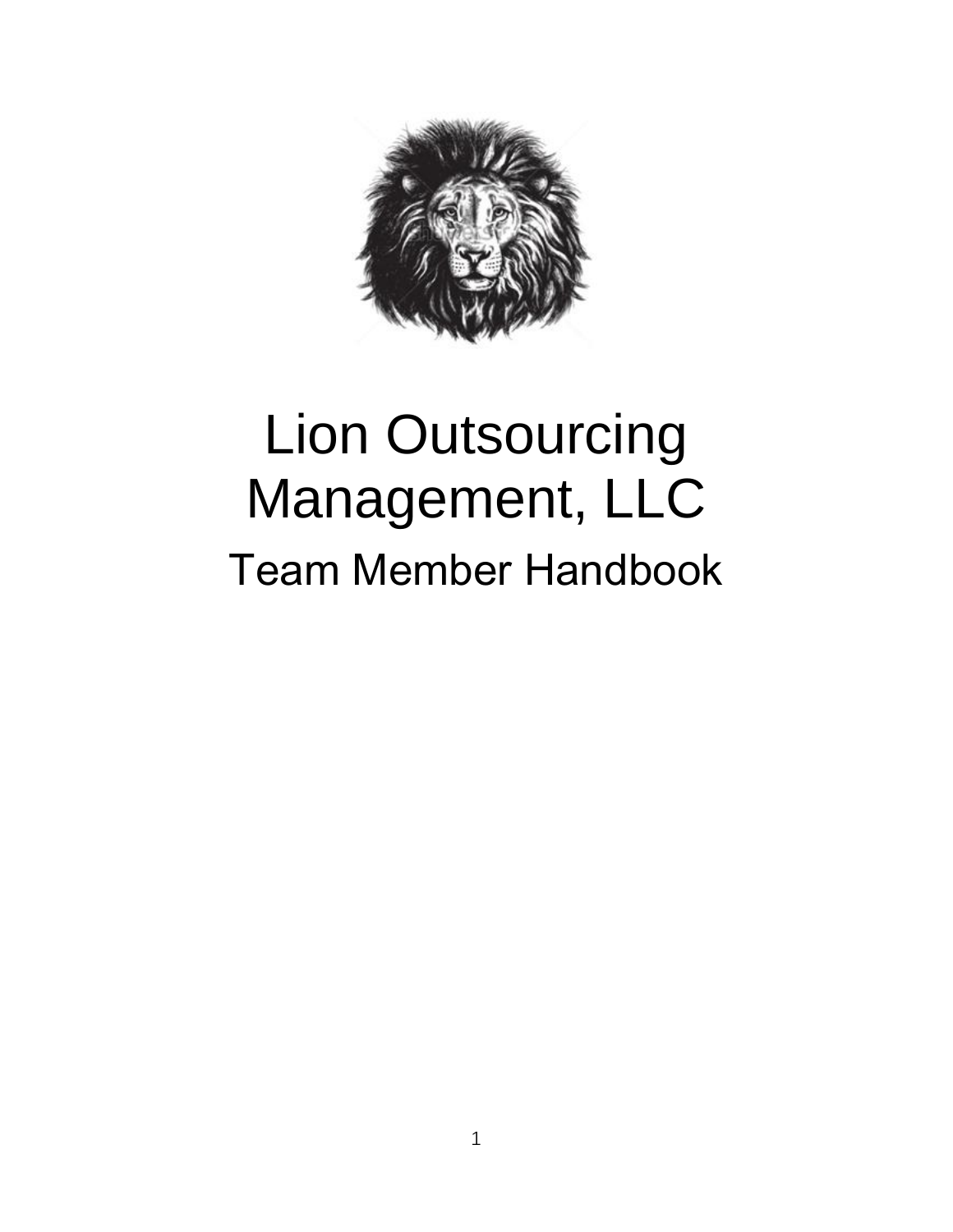#### Lion Outsourcing Management, LLC

#### Team Member Policies and Handbook

This handbook was created and implemented in order to promote and maintain an environment of understanding and cooperation among and between team members and management. This handbook does not create an employment contract with Lion Outsourcing Management, LLC (hereafter identified as "Lion Outsourcing Management", "Lion Outsourcing", "The Company", or "LOM") or with any of its clients (hereafter identified as "The Client", "The Client Company"). Your employment is for no specific period; the handbook does not limit any right on your behalf or the Company's to terminate the employment relationship at any time. The handbook does not contain any offer or intent to offer permanent employment or employment for any designated term. Revisions to the policies and procedures indicated in the handbook may be implemented at any time as deemed solely by the Company. Although the Company will make every effort to notify team members of any modifications, the Company reserves the right to make these changes without notice. The date of the last revision appears below.

Lion Outsourcing Management, LLC 5950 Carmichael Place, Suite 210 Montgomery, AL 36117 (334) 215 – 2211 Office (334) 215 – 2721 Fax Website: [http://lomllc.net](http://lomllc.net/)

Revised: (April 20, 2021)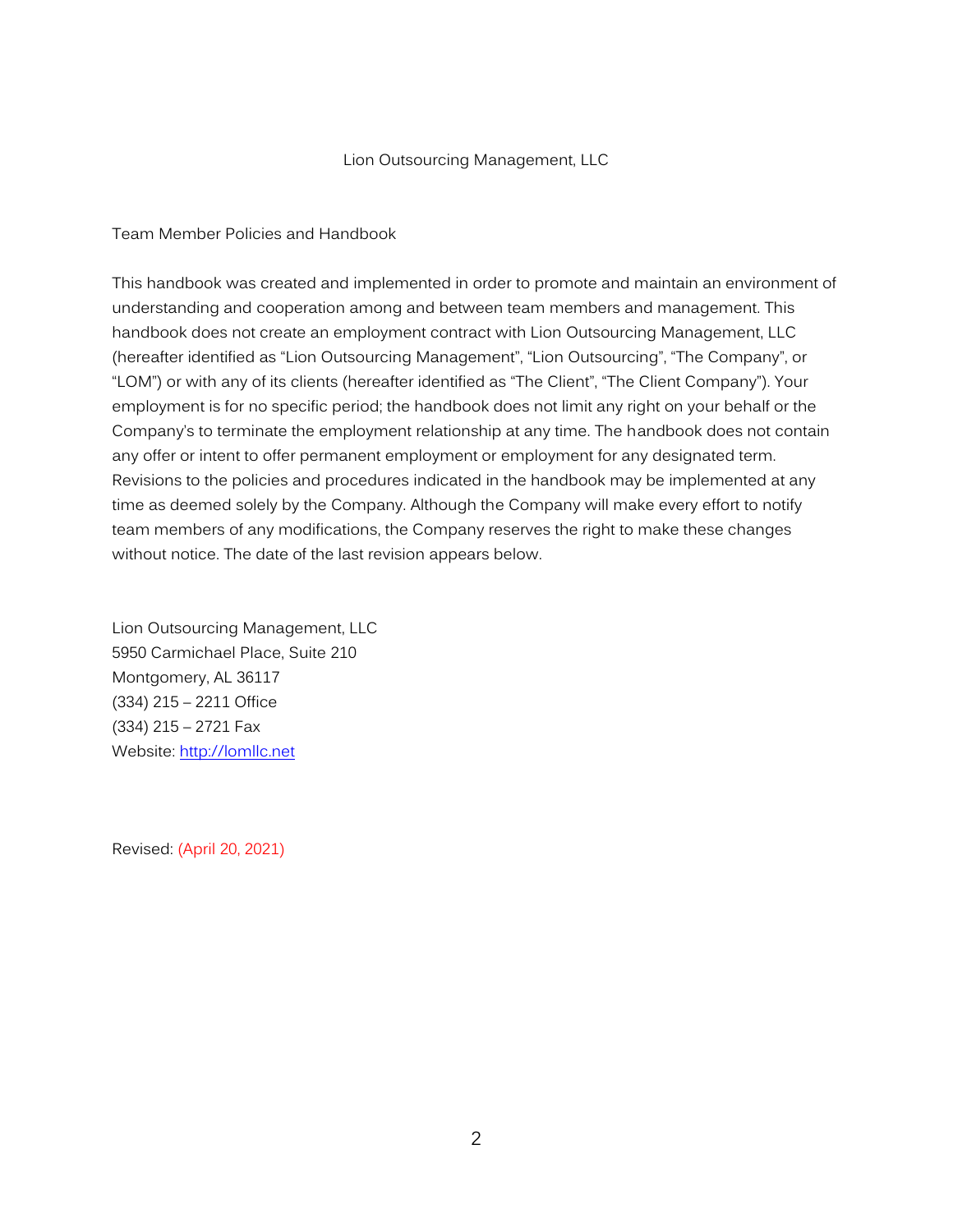## Contents

| Anti-Harassment Policy and Procedures                 | Pg. 8     |
|-------------------------------------------------------|-----------|
| Attendance Policy                                     | Pg. 10-16 |
| <b>Badge Policy</b>                                   | Pg. 24-25 |
| Confidentiality of Company Agreement                  | Pg. 25    |
| <b>Disciplinary Action Policy</b>                     | Pg. 21-23 |
| Distribution and Solicitation Policy                  | Pg. 26    |
| End of Assignment Procedures                          | Pg. 29    |
| Ethics and Corporate Compliance Policy                | Pg. 25-26 |
| <b>Evacuation Policy</b>                              | Pg. 27    |
| Glossary of Frequently Asked Questions                | Pg. 4     |
| Introduction to Lion Outsourcing Management           | Pg. 5     |
| Lunch and Break Policies and Procedures               | Pg. 15-16 |
| Motorized Equipment Safety and Certification Training | Pg. 27    |
| New Hire Probation                                    | Pg. 7     |
| <b>Outside Employment Policy</b>                      | Pg. 25    |
| Overtime Policy                                       | Pg. 15    |
| Payroll Policies                                      | Pg. 16-19 |
| Performance Review Policy                             | Pg.24     |
| Personal Electronics Policy                           | Pg. 25    |
| Position Duration Information                         | Pg. 6     |
| Protective Eyewear                                    | Pg. 24    |
| <b>Resignation Procedure</b>                          | Pg. 29    |
| Safety and Health Policy                              | Pg.26-27  |
| Sexual Harassment Policy and Procedures               | Pg. 7     |
| <b>Standards of Conduct</b>                           | Pg. 6     |
| Substance Abuse Policy                                | Pg. 28    |
| Time Keeping Policies and Procedures                  | Pg. 16    |
| Uniform and Dress Code                                | Pg. 19-21 |
| Work Related Injuries and Worker's Compensation       | Pg. 9     |
| Workplace Violence Policy and Procedures              | Pg. 9     |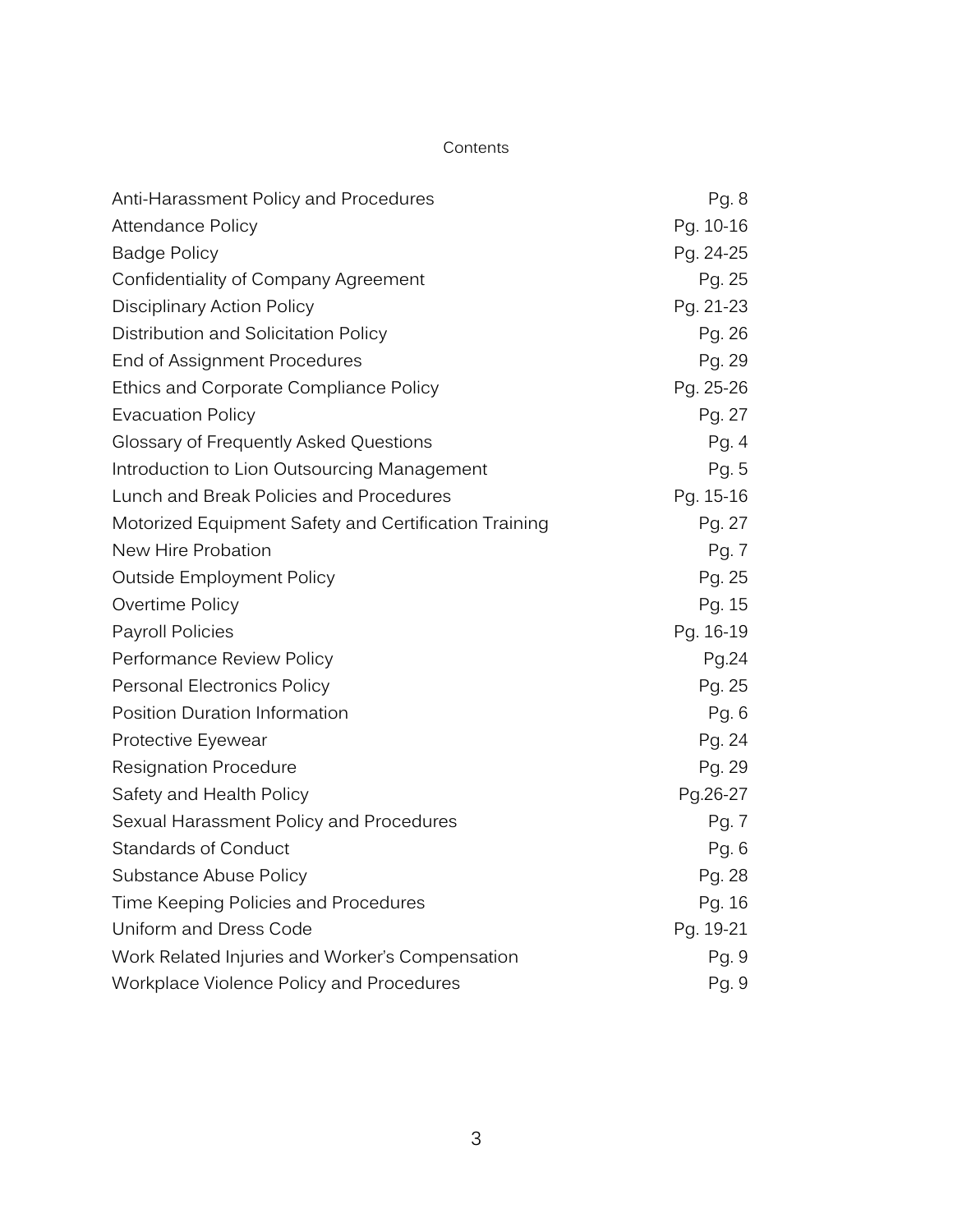#### Glossary of Frequently Asked Questions

How can I receive copies of my pay stubs?

 $\geq$  See page 17; "Pay Stubs"

How do I change my tax filing status?

 $\geq$  See page 17; "Updating Payroll Information"

How can I get more uniform shirts?

 $\geq$  See page 20; "Purchasing Uniform Items"

Can I be issued a letter that says I work or no longer for the Company?

 $\geq$  See page 18; "Wage and Employment Verifications"

Can I wear a skull cap to work?

 $\geq$  See page 19; "Uniform and Dress Code - Clothing"

My hours are not correct on my check.

 $\geq$  See page 17; "Payment for Missing Hours"

Can I change shifts?

 $\geq$  See page 6-7; "Position Duration Information"

Can I transfer to another position?

 $\geq$  See page 6-7; "Position Duration Information"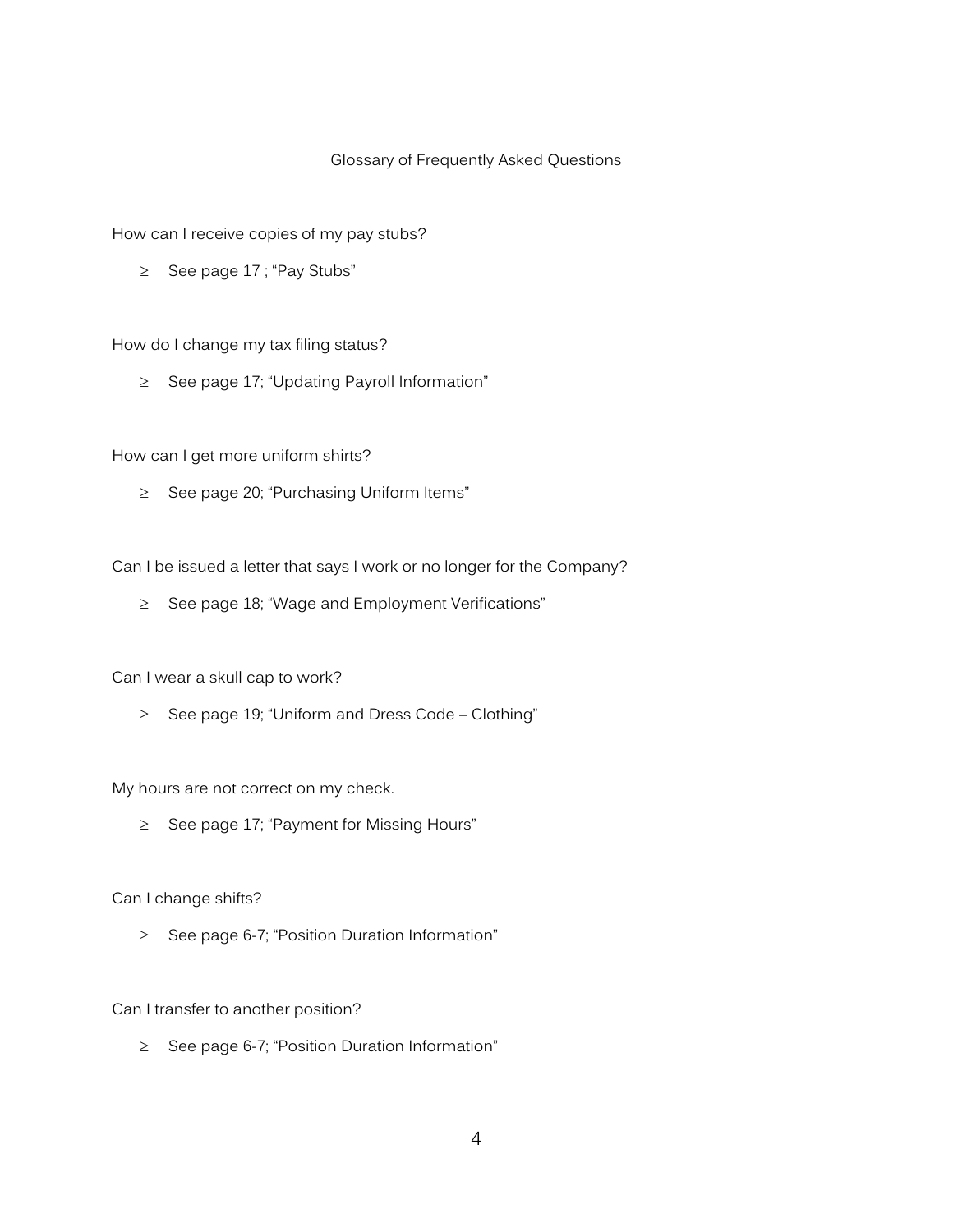Introduction to Lion Outsourcing Management, LLC

Welcome to Lion Outsourcing Management, LLC. We are pleased to have you as part of our team and hope that you find your period of employment with us to be a rewarding occasion of professional enlightenment and development in the constantly expanding automotive industry. We want to build a long, successful association with our team members and for each member of our team to flourish. Lion Outsourcing Management is a small company with big dreams of growth which begins with our team members. In order for the Company to grow and reach its goals for the upcoming years, we must continue to provide superior service to our clients; this means hiring the best individuals. Needless to say our team members are our priority as we succeed through your dedication, creativity, and hard work.

Once again, welcome to Lion Outsourcing Management and our best wishes for accomplishment and prosperity. We appreciate your confidence in our future. Let's succeed together!

Regards,

Myungjun Kim President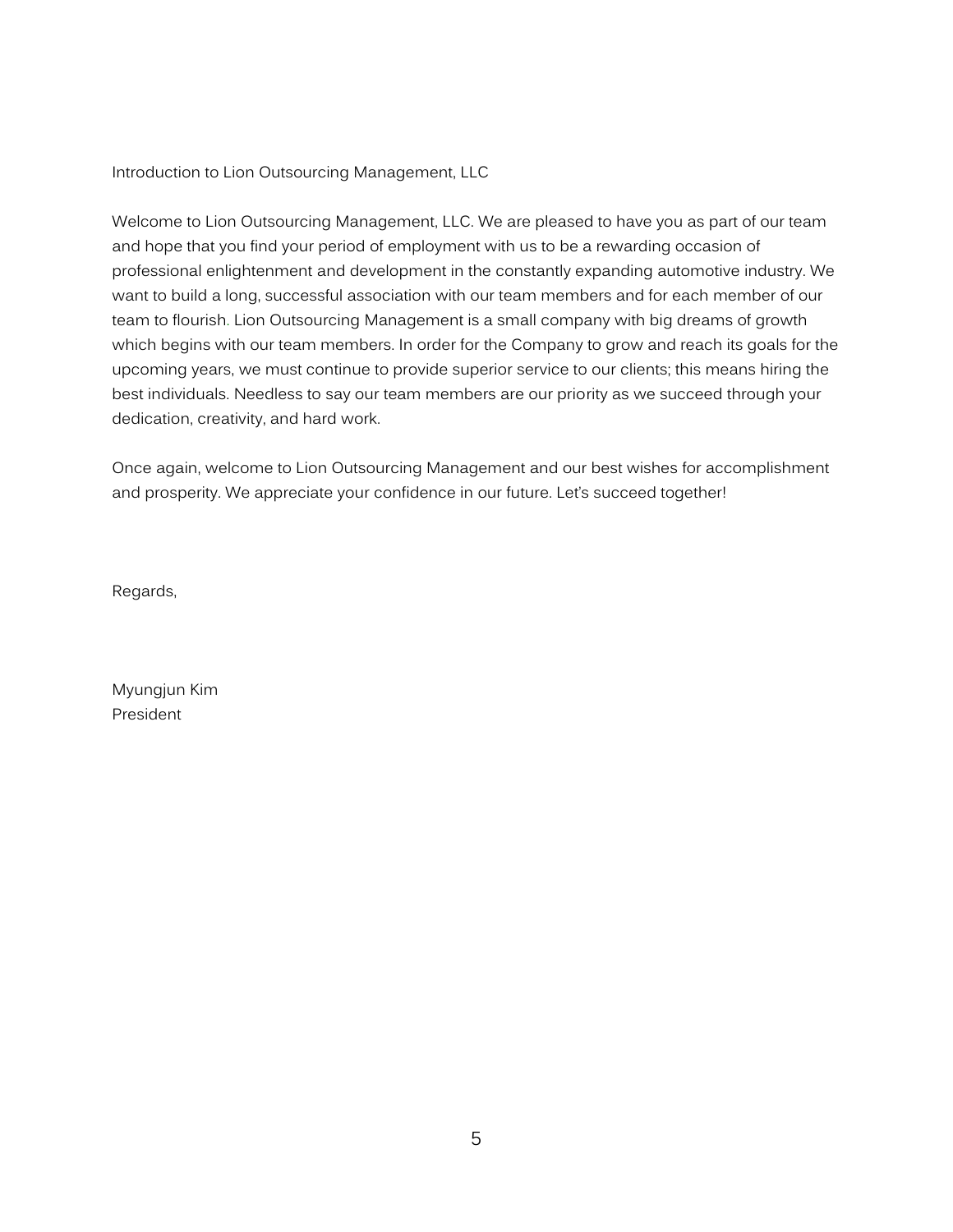# **Equal Opportunity Employment Policy**

Lion Outsourcing Management, LLC, prides itself on being an equal opportunity employer with regard to all terms and conditions of employment, including but not limited to hiring, compensation, benefits, bonuses, hours of work, the issuance of disciplinary action, promotion, transfer, work assignments, and termination. As such, the Company complies with federal and state laws prohibiting discrimination on the basis of race, color, religion, creed, national origin, sex, citizenship status, disability, veteran status, and age. Furthermore, the Company will make reasonable accommodations for qualified individuals with known disabilities unless doing so would result in undue hardship.

Throughout the handbook, the term "discrimination" includes but is not limited to taking any adverse employment action due to a team member's sex, religion, race, color, age, national origin, veteran status, disability, citizenship status, and other factors protected by law. This policy applies to all employment actions taken by any person at the Company including but not limited to compensation, transfer, termination, promotion, recall, lay off, and all other employment decisions and/or actions at the Company.

# **Standards of Conduct**

Team members of Lion Outsourcing Management represent not only themselves but also their fellow team members as well as the Company's values. The reputation of the Company and its team members is largely based on the manner in which our team members conduct themselves. Behavior of exceptional team members include:

- Promoting work place safety
- Displaying honesty and respect for management and fellow team members
- Demonstrating team work capabilities including assisting team members with problems
- Presenting themselves as professionals while at work
- Attending work as scheduled, on time for each shift
- Complying with the uniform regulations daily
- Demonstrating the ability to assume greater responsibility

# **Position Duration Information**

Lion Outsourcing Management, LLC, offers a range of manufacturing positions with varying duration and shift hours. Due to specific client needs, positions range from assignments in which work is only available for a limited, short amount of time to positions which may have the opportunity to become full time employment with the Client hosting the work assignment. This handbook does not limit any right on behalf of the Company or its team members to terminate the employment relationship at any time. The handbook does not contain any offer or intent to offer permanent employment or employment for any designated term. Promotion and transfers from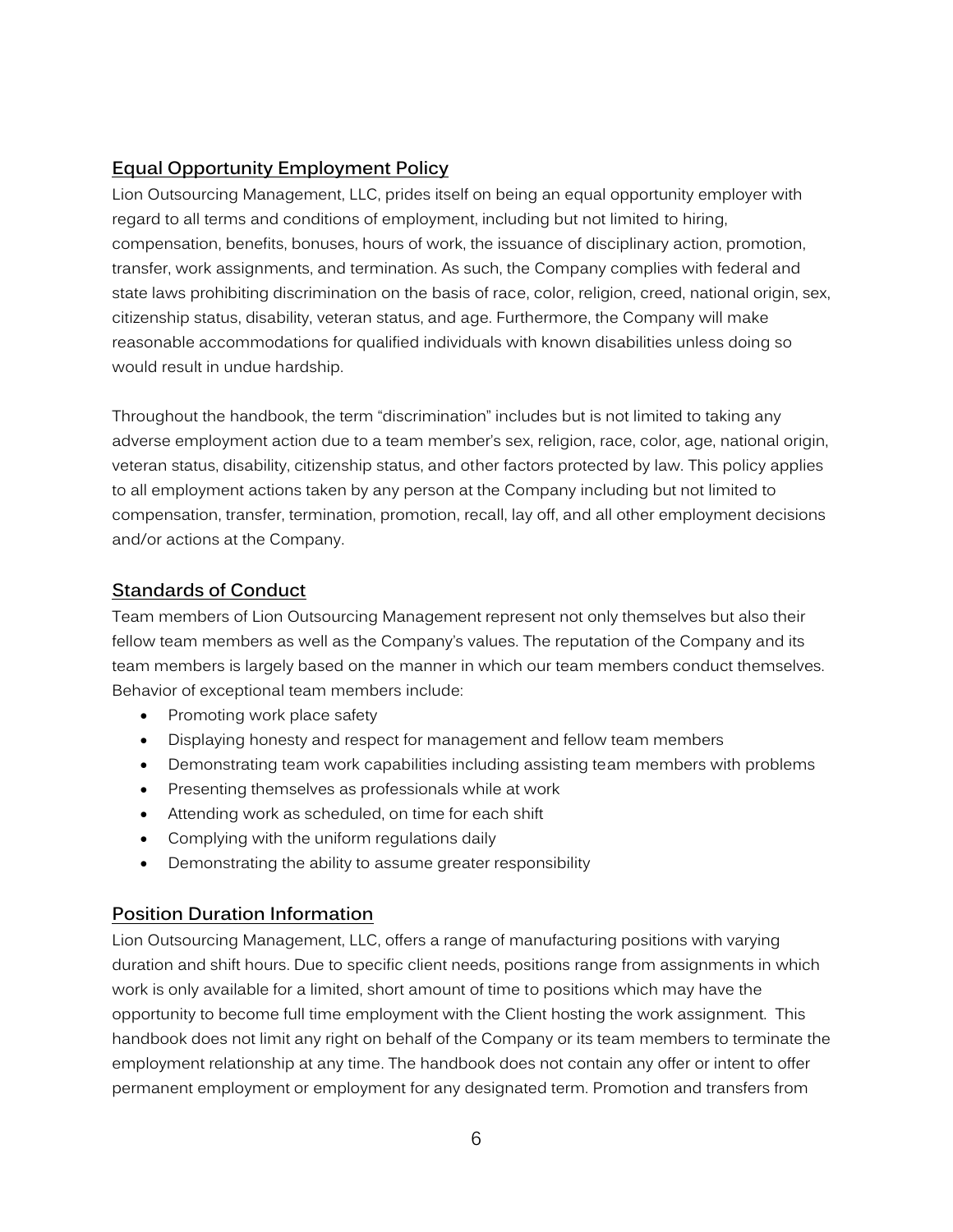one assignment to another are conducted at the discretion of the Company and its clients and are not guaranteed. Likewise team members who accept work assignments with set shift hours will not be able to transfer to another shift at a later time. Shift transfers are only conducted at the discretion of the Company and its clients under extraordinary circumstances or due to production needs.

## **New Hire Probation**

Newly hired team members are on probation for the equivalent of ninety (90) calendar days. The purpose of this period is to enable the Company and its client(s) to carefully evaluate new team members' performance, professionalism, and ability. This period is also set to allow new team members to determine their own suitability for their respective jobs.

Upon completing the probationary period, the client may have the opportunity to hire the team member with their company at the status of a full-time team member. This opportunity is designated for team members who have completed their probationary periods and are working temporary-to-hire assignments. The client does have the right to not hire a team member at the end of the probationary period; promotion is not guaranteed. In those cases the team members are to continue working for the client until the client chooses to promote the team members or the assignments end.

## **Sexual Harassment Policy and Procedures**

It is the duty of Lion Outsourcing Management, LLC to provide and maintain a working environment free from sexual harassment. Sexual harassment, in any form, will not be tolerated. Any team member found to have engaged in any form of sexual harassment will be subject to termination of employment. This applies to all team members including non-managerial team members and managerial and administrative staff.

Sexual harassment includes but is not limited to unwelcome sexual advances; requests for sexual favors as well as other conduct of a sexual nature when the submission to or rejection of such conduct is made a condition of a team member's continued employment or is used as the basis for any employment related decisions affecting the team member; or the conduct, if unwelcome and severe or pervasive, creates a working environment that is offensive, hostile, or intimidating, or otherwise negatively and unreasonably interferes with a team member's working environment.

Sexual harassment can be overt or subtle. Some behaviors which are found to be acceptable in social environments may not be found acceptable in professional working environments. Sexual harassment does not encompass socially acceptable behaviors which are harmless to the work environment and well-being of team members such as occasional compliments. Sexual harassment is considered as acts which are offensive, unwelcome, threatening, and adversely affect an individual's working environment, employment, or well-being.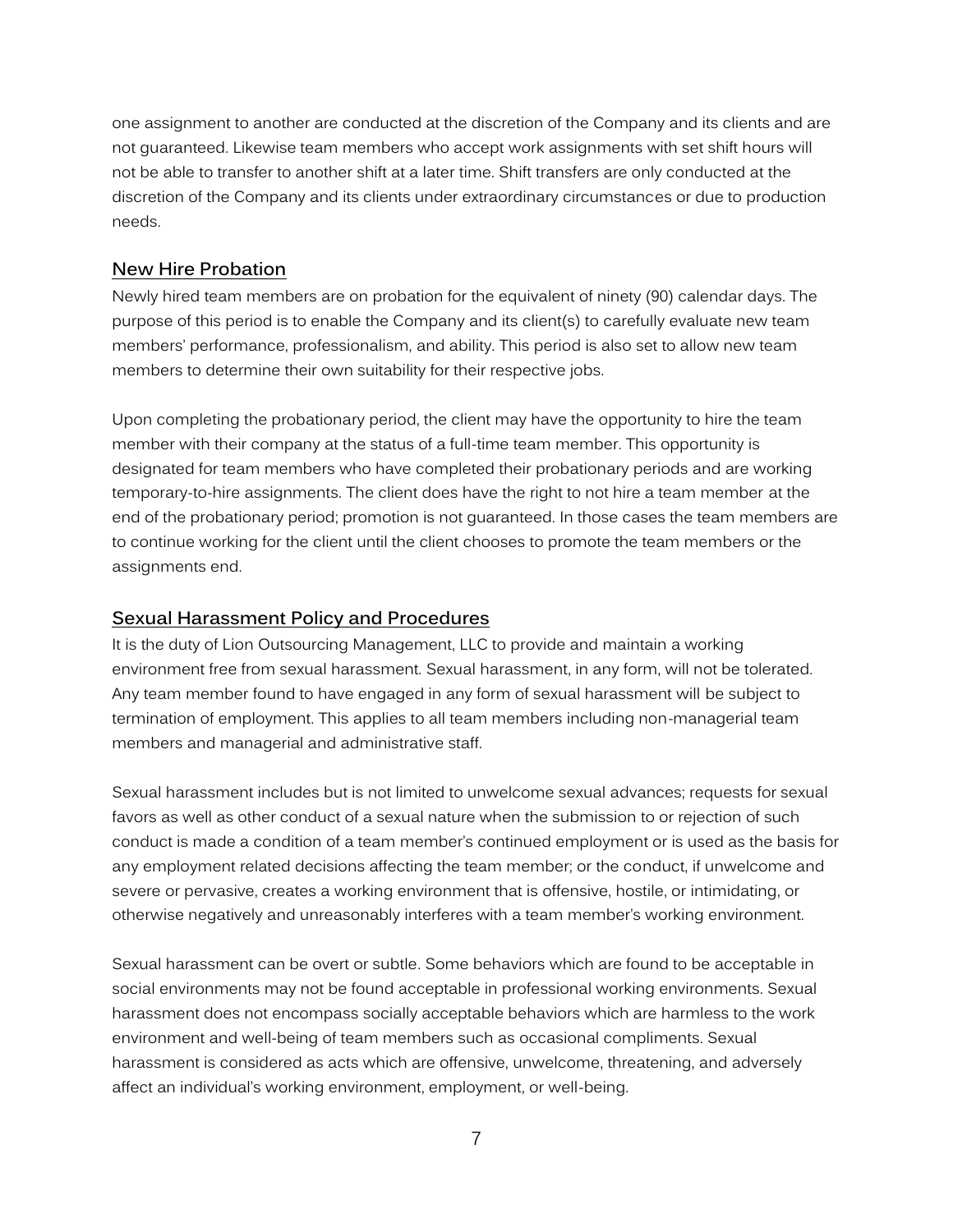Aside from blatant sexual advances and requests for sexual favors, the following are examples of what may (if unwelcome and severe or pervasive) constitute sexual harassment: sexually suggestive physical contact or behavior such as groping; grabbing; kissing; fondling; rubbing or massaging someone's neck or shoulders; stroking, tugging, or playing with someone's hair; unwelcome leering or whistling; pinching; brushing against another's body; suggestive, insulting, or obscene comments or gestures; the display in the workplace of sexually suggestive or explicit objects, cartoons, posters, or pictures including but not limited to offensive electronic communications or voice mail messages; access to pornographic images through the internet including email; verbal abuse of a sexual nature including the use of foul or obscene language; lewd, off-color, sexually-oriented comments or sexual jokes or any graphic verbal commentary regarding an individual's body.

In the event a team member feels that he/she has been sexually harassed, the team member is strongly encouraged to contact his/her LOM supervisor as soon as possible in order to report the occurrence. The LOM supervisor is then responsible for reporting the incident to his/her reporting manager as soon as possible. In the event a team member is not comfortable disclosing such an incident to his/her LOM supervisor, the team member is welcome to instead report the incident to an administrator who will report the claim to an appropriate managerial member. Upon receiving such a report, the Company will conduct a prompt and confidential investigation of the complaint while, to the extent possible, protecting the identities of the complaining party, reporting party if different from the complaining party, as well as witnesses and the individual alleged to have performed the misconduct. Harassment or retaliation against any individual making a claim of harassment will not be tolerated. Any team member accused of harassment will remain innocent until proven otherwise through investigation. Cooperation by all parties involved in the claim including the team member(s) making the claim, the accused team member(s), and witness(es) are necessary and expected in order for management to thoroughly and promptly investigate the claim. Failure to cooperate or withholding information vital to the investigation will be treated with disciplinary action, up to and including termination of employment.

Once an investigation has been concluded, appropriate action will be taken in the event a violation of this policy has been found to have occurred. Disciplinary action may include action up to termination of employment. Likewise appropriate action will be taken against any individual who retaliates against anyone who makes a complaint under this policy. Disciplinary action may include action up to termination of employment.

## **Anti-Harassment Policy and Procedures**

Lion Outsourcing Management, LLC, is committed to courteous and considerate treatment of its team members at all times as a standard of behavior. Consequently the Company is committed to a work atmosphere that is free from harassment based on or motivated by religion, race, ethnicity,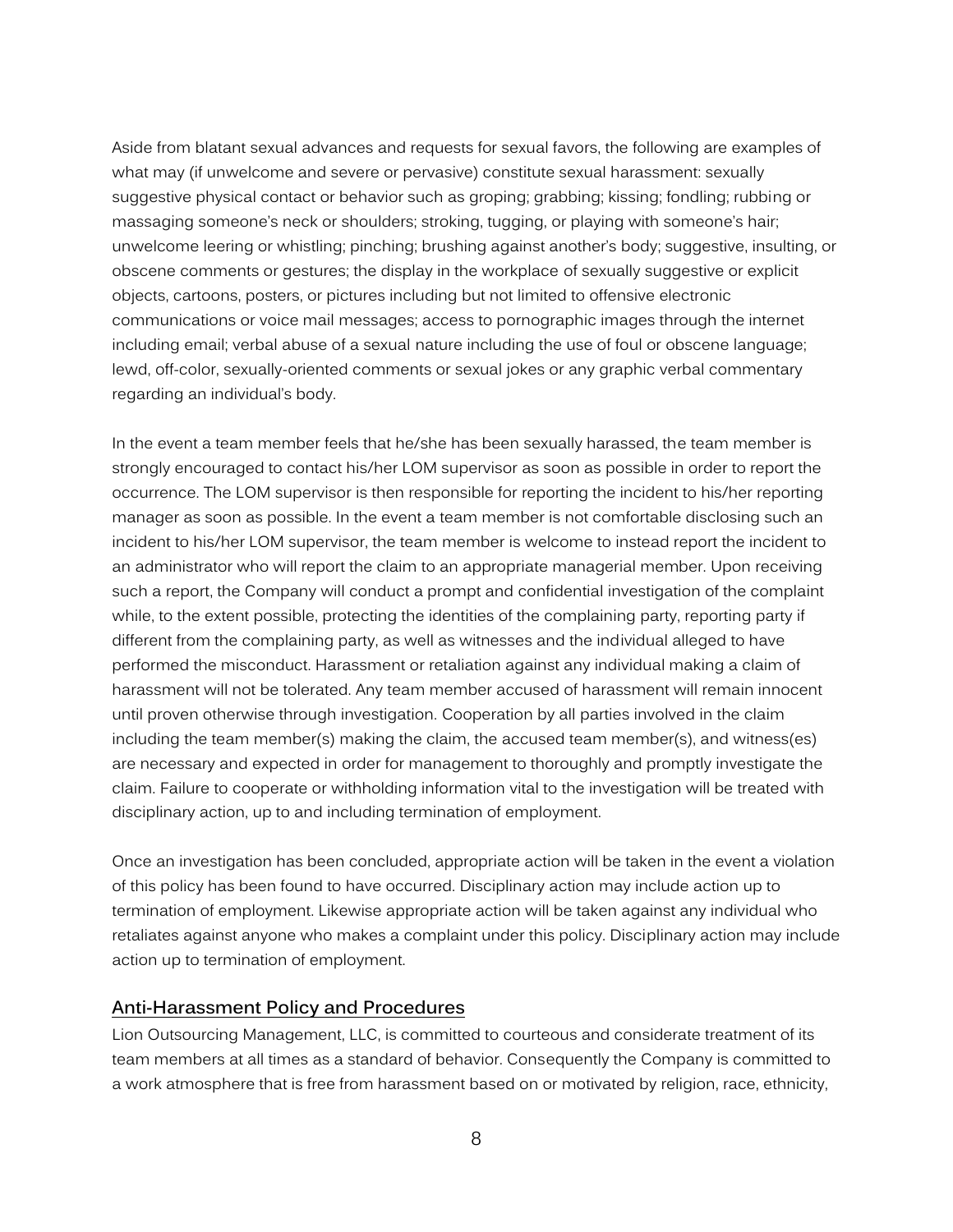disability, age, or sex. It is the obligation of any team member who has witnessed or is aware of any conduct that violates this standard to report it regardless of whether the individual reporting the misconduct is the victim or not; whether the perceived perpetrator or victim is a supervisor or other member of management, a fellow team member, customer, vendor, business invitee, or client; and regardless of the other individuals allegedly involved.

In the event a team member feels that he/she has been harassed, the team member is strongly encouraged to contact his/her LOM supervisor as soon as possible in order to report the occurrence. The LOM supervisor is then responsible for reporting the incident to his/her reporting manager as soon as possible. In the event a team member is not comfortable disclosing such an incident to his/her LOM supervisor, the team member is welcome to instead report the incident to an administrator who will report the claim to an appropriate managerial member. Upon receiving such a report, the Company will conduct a prompt and confidential investigation of the complaint while, to the extent possible, protecting the identities of the complaining party, reporting party if different from the complaining party, as well as witnesses and the individual alleged to have performed the misconduct. Harassment or retaliation against any individual making a claim of harassment will not be tolerated. Any team member accused of harassment will remain innocent until proven otherwise through investigation. Cooperation by all parties involved in the claim including the team member(s) making the claim, the accused team member(s), and witness(es) are necessary and expected in order for management to thoroughly and promptly investigate the claim. Failure to cooperate or withholding information vital to the investigation will be treated with disciplinary action, up to and including termination of employment.

Once an investigation has been concluded, appropriate action will be taken in the event a violation of this policy has been found to have occurred. Disciplinary action may include action up to termination of employment. Likewise appropriate action will be taken against any individual who retaliates against anyone who makes a complaint under this policy. Disciplinary action may include action up to termination of employment.

## **Workplace Violence Policy and Procedures**

Lion Outsourcing Management, LLC, is firmly committed to providing a workplace that is free from acts of violence or the threat of violence. In keeping with this commitment, team members are prohibited from threatening or committing any act(s) of violence while in the workplace or on Company property, while on duty, while on company related business, or while operating any vehicle or equipment owned or leased by the Company of the Client. This policy applies to all team members including non-managerial team members and managerial and administrative staff. It also applied to third parties including team member guests who are on Company property. Lion Outsourcing Management will not tolerate individuals including team members who make threats, engage in threatening behavior, or commit acts of violence against fellow team members, guests, visitors, or other individuals. Compliance with this policy is every team member's responsibility.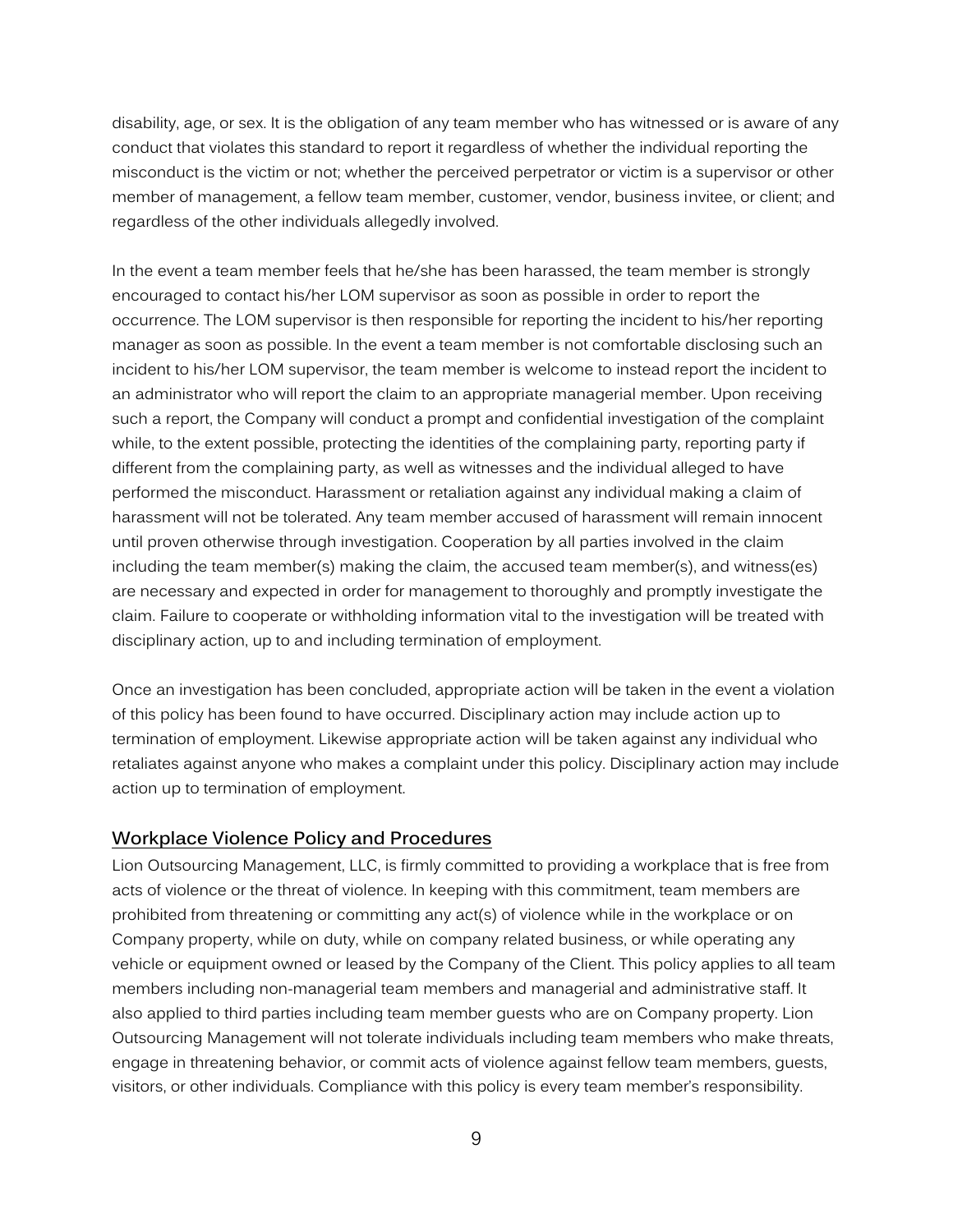Team members should immediately report to Lion Outsourcing Management any incident involving the threat of violence or violent behavior. If any team member is confronted with a potentially violent situation, the team member should not attempt to handle the situation but should immediately report it to his/her LOM supervisor or the Company office. Upon receiving such a report, the Company will conduct a prompt and confidential investigation of the complaint while, to the extent possible, protecting the identities of the complaining party, reporting party if different from the complaining party, as well as witnesses and the individual alleged to have performed the misconduct. Harassment or retaliation against any individual making a report of workplace violence will not be tolerated. Any team member accused of workplace violence will remain innocent until proven otherwise through investigation. Cooperation by all parties involved in the claim including the team member(s) making the claim, the accused team member(s), and witness(es) are necessary and expected in order for management to thoroughly and promptly investigate the claim. Failure to cooperate or withholding information vital to the investigation will be treated with disciplinary action, up to and including termination of employment.

Once an investigation has been concluded, appropriate action will be taken in the event a violation of this policy has been found to have occurred. Disciplinary action may include action up to termination of employment. Likewise appropriate action will be taken against any individual who retaliates against anyone who makes a complaint under this policy. Disciplinary action may include action up to termination of employment.

#### **Attendance Policy**

All team members are expected to attend work regularly, as scheduled. Failure to report to work as scheduled results in delays in production, increased burden on the team members who are present at work, and will result in disciplinary action, up to and including termination of employment. The Company expects all team members to be present at their designated areas at the start of each shift and to remain in their work areas except during break and meal periods. Failure to arrive to work on time, leaving one's workstation for excessive breaks, and failing to complete scheduled shifts are also grounds for disciplinary action.

In the event a team member is unable to report to report to work, he/she is required to contact his/her LOM supervisor via telephone call each day that he/she anticipates to be absent. Likewise each day which a team member anticipates being tardy reporting to work, he/she is also required to contact his/her LOM supervisor via telephone call. Attendance infractions are to be reported to the team member's LOM supervisor no later than 30 minutes prior to the start of the shift. Team members are not to report their attendance infractions directly to the Client management. While team members are in the employ of Lion Outsourcing Management, they will report to Lion Outsourcing Management. Failure to properly report attendance infractions will subject team members to disciplinary action, up to and including termination of employment. In the event a team member is unable to reach his/her LOM supervisor via telephone call, he/she must leave the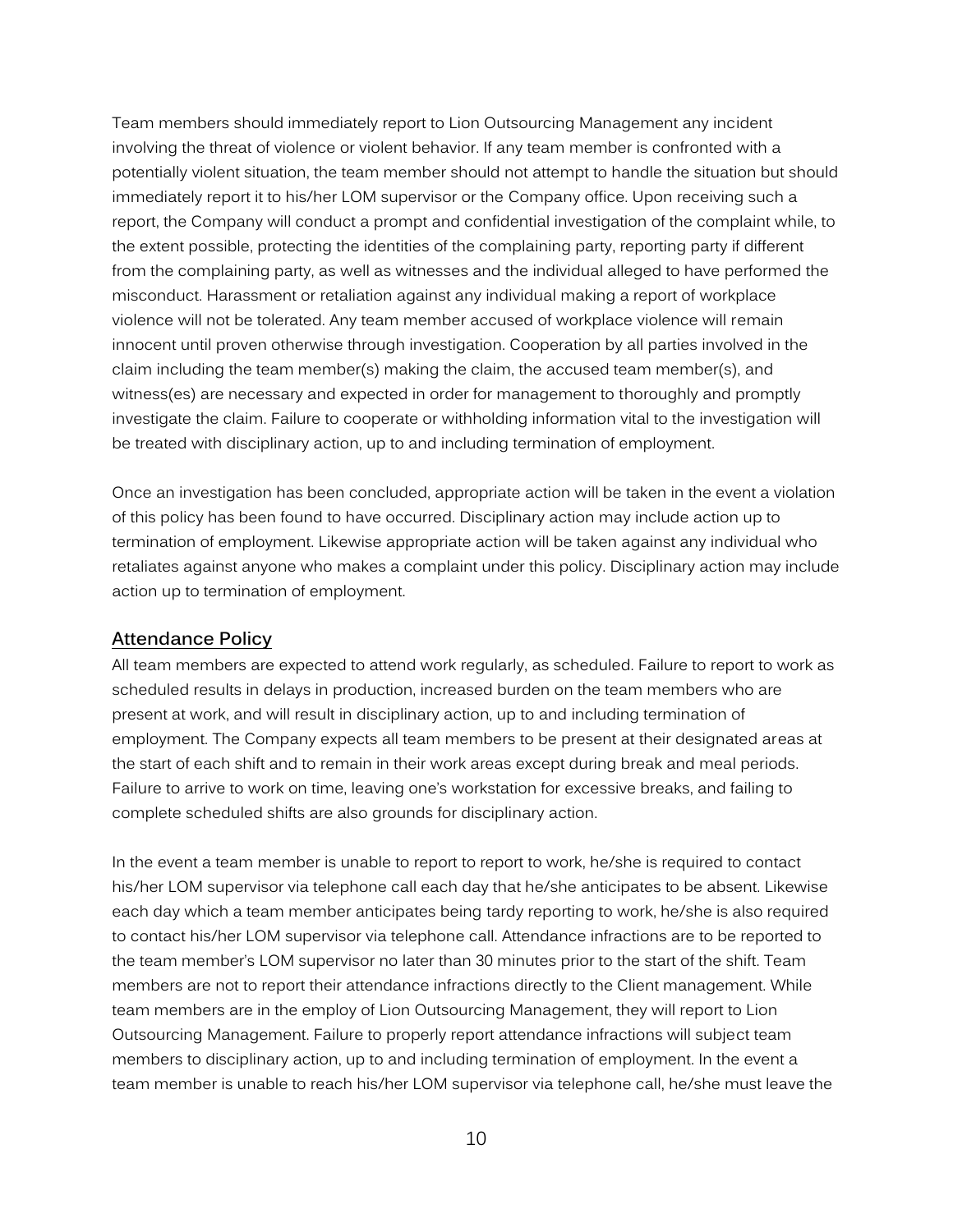LOM supervisor a message then call in to the Lion Outsourcing Management office to report the attendance infraction. The Company office is open to receive such calls Monday through Friday from 8:00 am to 5:00 pm.

In the event a team member has prior notice of an absence, period of absences, or period of other such attendance infractions, written notice of the infraction(s) must be given to the Lion Outsourcing Management office as soon as possible following the team member's awareness of the infraction(s) but no later than three (3) days prior to the infraction(s). Written notice will not be accepted except on the Company's Notice of Intended Absence form which may be issued at the request of the team member directly from the Company office or the team member's LOM supervisor. The Company will not excuse or approve time away from work aside from the infractions designated to be calculated on team members' attendance records at a zero points value in accordance with the Company's policy expressed herein.

Please note the following:

- Reporting an absence or tardy does not excuse an absence or tardy.
- Absences and instances of tardiness which are not reported properly in accordance with this policy but are instead solely reported directly to the Client's management will be treated as a "No Call/No Show" offense.
- Receiving permission from a Company or Client management member to leave the job site prior to the end of the shift does not excuse the infraction of not completing a scheduled shift.
- Absences from work for three or more consecutive work dates without properly calling in to report the absences will be considered by the Company as job abandonment.
- Written excuses following attendance infractions are mandatory to be turned in to the Lion Outsourcing Management office directly or to the team member's LOM supervisor. Written excuses validate the attendance infractions; however they do not eliminate the point's value of the time missed unless the excuse is submitted following an infraction designated to be calculated on team members' attendance records at a zero point's value in accordance with the Company's policy below.
- Leaving the job site without notifying an LOM supervisor, the LOM office, a Client manager, or a Client supervisor will be considered by the Company as job abandonment.
- Team members who are absent without calling in to properly report their intended absence (No Call/No Show) within their first 30 days of employment will be released from their assignment with the Company.

Team members' attendance will be monitored by a point based system. In the event a team member exceeds the amount of attendance points designated for his/her tenure within the Company, his/her assignment will end. Newly hired team members may not accrue any attendance infractions within the first 30 days of employment. Team members who are within their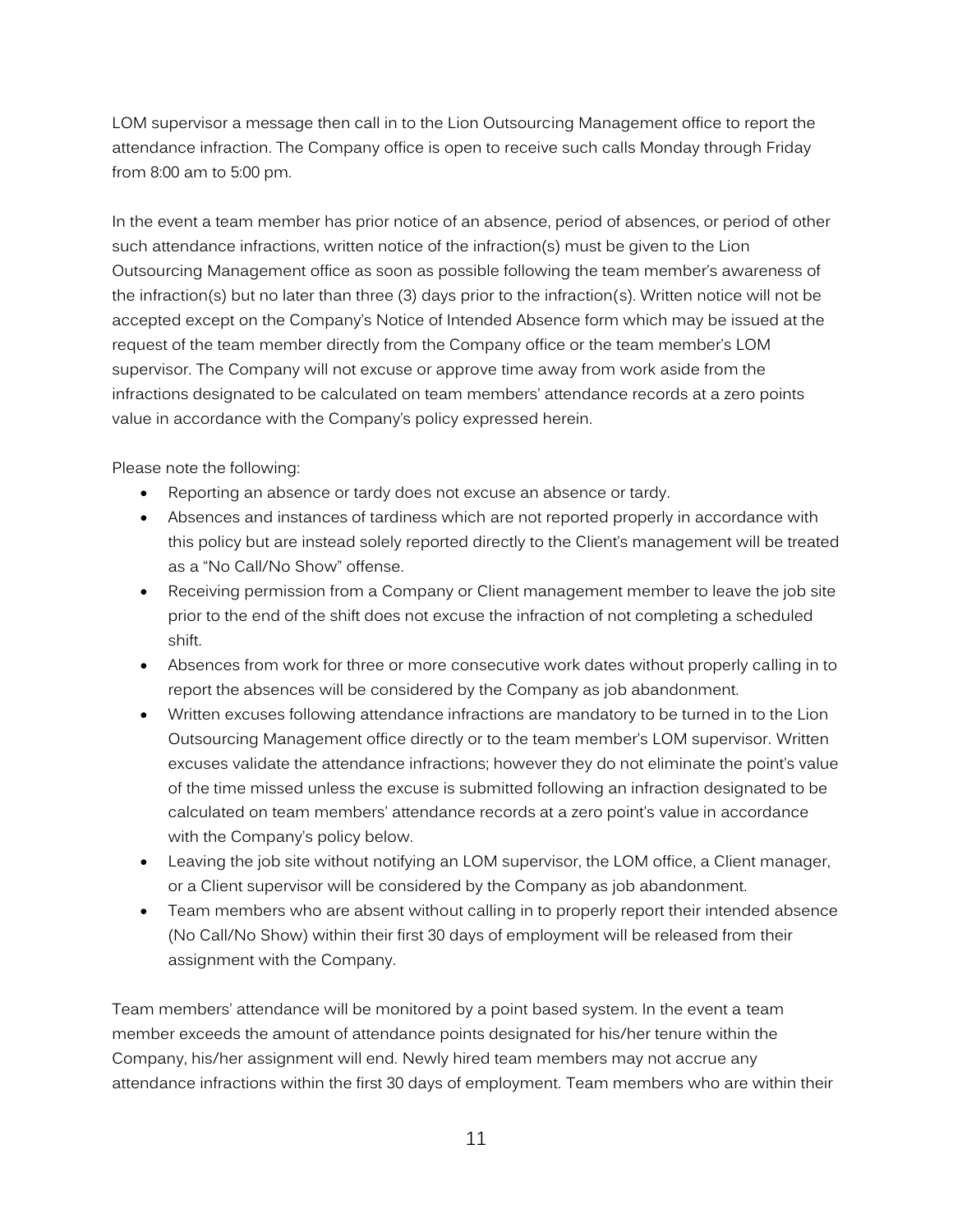90 day probationary period have a limit of 2 attendance points, meaning these team members cannot accumulate more than 2 attendance points. Team members who have completed their 90 day probationary period have a limit of 4 attendance points but may not exceed the limit of 4 points. For every period of 90 consecutive days a team member completes with no attendance infractions, the Company will deduct one point from his/her attendance record. Team members with a zero point's balance who complete 90 consecutive days of perfect attendance will not have an attendance point removed as the policy does not support negative point's balances. Team members may access their attendance points status by contacting the Lion Outsourcing Management office which is able receive such calls Monday through Friday from 8:00 am to 5:00 pm. Attendance points will be accumulated as follows:

#### **Absence = 1 point**

#### **No Call/No Show = 2 points**

**Tardy = ½ point** (This infraction also includes failing to report back to one's work area from break or lunch on time.)

**Incomplete Shift = ½ point**

**Absence on a Scheduled End of Week Day (Friday, Saturday, Sunday) = 1.5 points Absence on a Scheduled Holiday = 1.5 points**

**No Call/No Show on a Scheduled Weekend or Holiday = 2.5 points**

**Absence Under a Doctor's Care = 1 point the first day, and ½ point each work date after** (Refer to the Absences Under a Physician's Care section of this policy for full regulations) **Military Service = 0 points** (Refer to the Military Service section of this policy for full regulations) **Court Appearances = 0 points** (Refer to the Court Obligations section of this policy for full regulations)

**Jury Duty = 0 points** (Refer to the Court Obligations section of this policy for full regulations) **Bereavement = 0 points** (Refer to the Bereavement Leave section of this policy for full regulations)

#### Military Service

Lion Outsourcing Management, LLC, complies with all legal requirements regarding military leave; however team members who are actively serving in the military are expected to comply with the regulations set forth in this policy in order to promote and maintain a working environment that is well-organized and properly informed. Team members who have military obligations which require time away from work are required to provide written notice of the date(s) of the time missed to the Lion Outsourcing Management office as soon as possible following the team member's awareness of the time to be missed but no later than three (3) days prior to the date(s) of the time missed. Written notice will not be accepted except on the Company's Notice of Intended Absence form which may be issued at the request of the team member directly from the Company office or the team member's LOM supervisor. Likewise team members must submit to the Lion Outsourcing Management office directly or via their respective LOM supervisor documentation that validates the legitimacy of the claimed time away from work for service obligations. For example, in addition to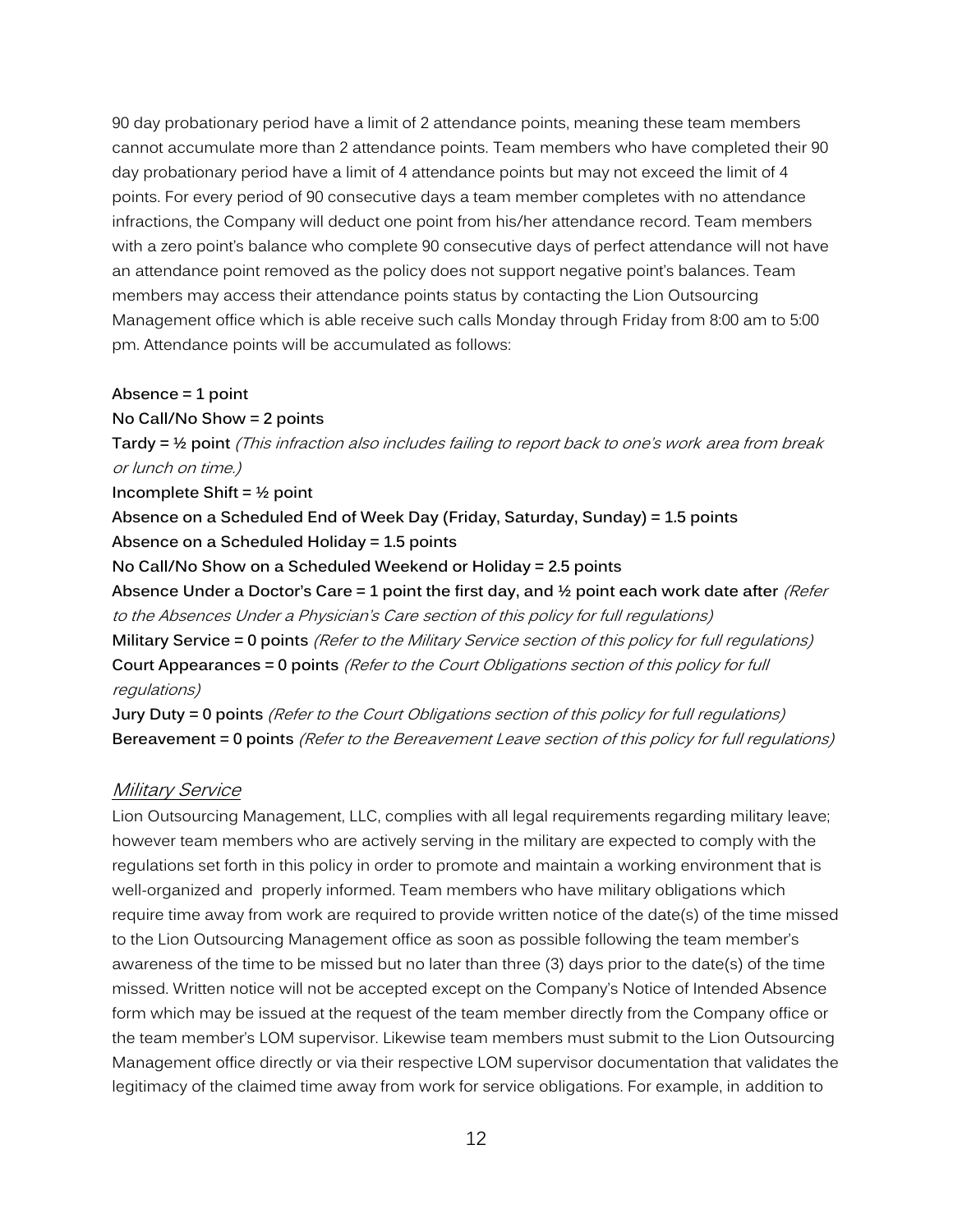submitting a properly completed Notice of Intended Absence form, a team member may submit a copy of his/her drill schedule which confirms the date(s) the team member is not going to be present at work. In the event both of these conditions are met, team members will not receive any attendance points for service dates attended which require time away from work. In the event both of these conditions are not met, team members will be assigned the appropriate amount of attendance points for their infractions as outlined previously in the attendance policy.

#### Bereavement Leave

Lion Outsourcing Management, LLC, will grant a predetermined amount of bereavement leave to team members for whom the need for such time away from work arises provided team members meet the following requirements:

- 1. Team members must provide written notice of the date(s) of the time missed to the Lion Outsourcing Management office as soon as possible following the team member's awareness of the time to be missed but no later than three (3) days prior to the date(s) of the time missed, if possible. Written notice will not be accepted except on the Company's Notice of Intended Absence form which may be issued at the request of the team member directly from the Company office or the team member's LOM supervisor.
- 2. Team members must also submit to the Lion Outsourcing Management office directly or via their respective LOM supervisor documentation that validates the legitimacy of the claimed time away from work for bereavement purposes. A copy of an obituary or the funeral's program or order of service are examples of such acceptable documentation.

In the event team members are in accordance with the above set requirements, they will be granted bereavement time with no attendance points awarded based on the below scale. In the event team members do not meet the above requirements, team members will be assigned the appropriate amount of attendance points for their infractions as outlined previously in the attendance policy.

- 3 Days Team members experiencing the loss of an immediate family member are excused for three work dates in accordance with this policy. An immediate family member is defined in this policy as the spouse, biological child, step-child, adopted child, son-in-law, daughter-in-law, mother, father, biological sister, adopted sister, step-sister, sister-in-law, biological brother, adopted brother, step-brother, brotherin-law, mother-in-law, step-mother, step-father, or father-in-law, godparent, or godchild of the team member.
- 2 Days Team members experiencing the loss of an extended family member are excused for two work dates in accordance with this policy. An extended family member is defined in this policy as the aunt, uncle, cousin, grandparent, grandchild, nephew, or niece of the team member.
- 1 Day Team members experiencing the loss of a family friend, personal friend, mentor, or other significant individual to the team member is excused for one work date in accordance with this policy.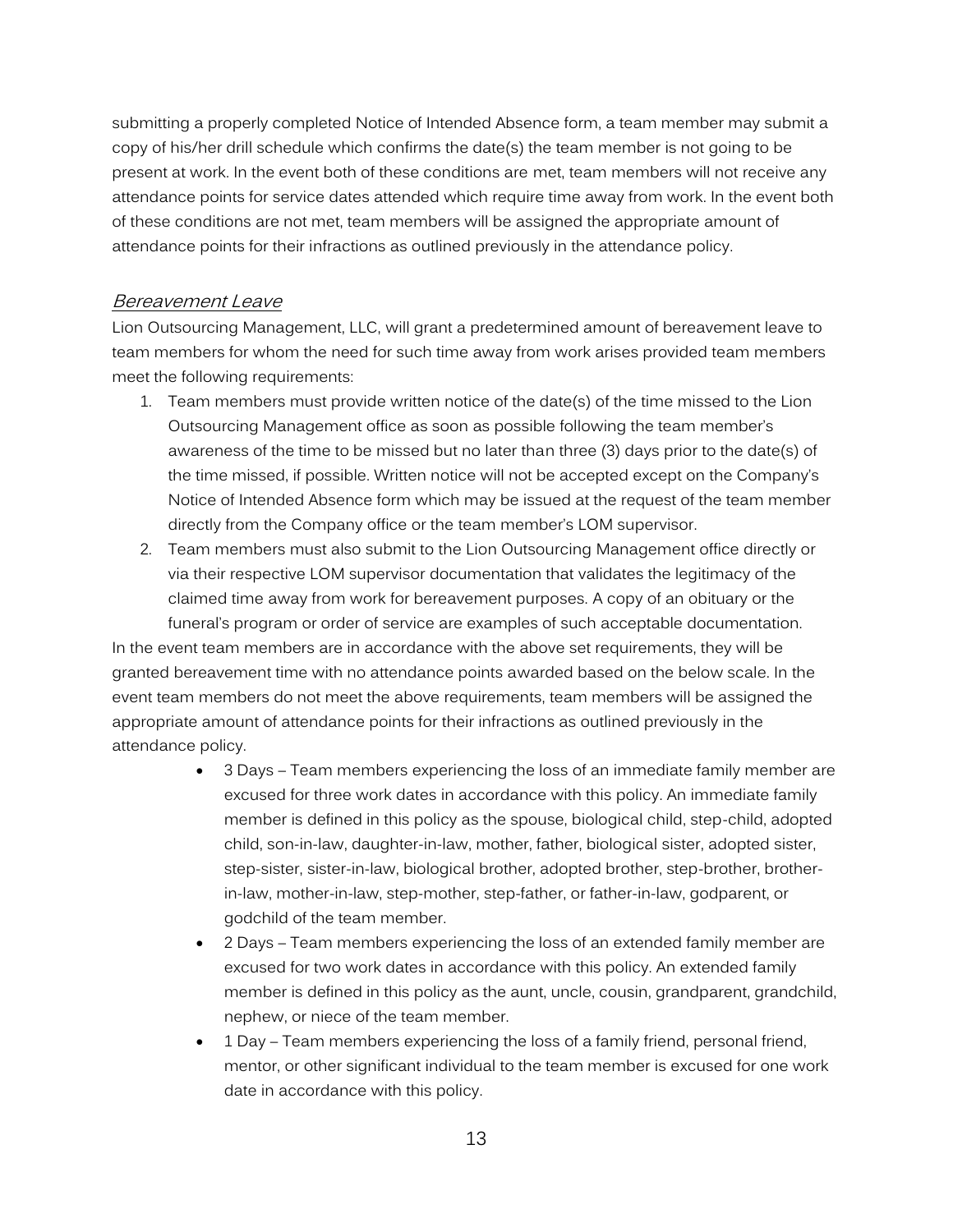# Court Obligations

Lion Outsourcing Management recognizes the importance of having individuals in the community serve on civil and criminal juries and encourages team members to respond positively when summoned for jury duty. In the event a team member receives a jury summons, he/she should immediately his/her LOM supervisor and/or the LOM office of the date(s) he/she has been called to duty. Lion Outsourcing Management may grant jury duty leave for as long as the team member is required to serve. Upon conclusion of jury duty leave, the team member will be reinstated to work. Team members on jury duty leave must keep their LOM supervisor informed daily as to their status and if the duty is to continue as well as when the team member anticipates returning to work, if applicable.

If a team member is summoned to jury duty at a time when it would be operationally difficult for the team member to be on leave, if the local provisions permit, the team member may be asked to seek rescheduling of the date of jury service. If a team member is excused from jury duty at least three hours before the end of his/her regular scheduled shift, the team member is expected to return to work effective the remainder of that shift. At the time the team member returns to work, he/she is required to provide his/her LOM supervisor written documentation from the court that states the dates of service for which the team member was present. Team members will not be awarded attendance points for the dates on which the court documentation cites their presence as jurors.

Team members who are summoned to court for civil or criminal matters must provide written notice of the date(s) which will be missed to the Lion Outsourcing Management office no later than five (5) days prior to the date(s) which will be missed. Written notice will not be accepted except on the Company's Notice of Intended Absence form which may be issued at the request of the team member directly from the Company office or the team member's LOM supervisor. Likewise upon returning to work team members must submit to the Lion Outsourcing Management office directly or via their respective LOM supervisor documentation that states the team member was present for court and the dates for which he/she was present in court. In the event the team member is in accordance with the above set requirements, he/she will be excused from work with no attendance points awarded. In the event the team member does not meet the above stated requirements, he/she will be assigned the appropriate amount of attendance points for his/her infractions as outlined previously in the attendance policy.

# Absences Under a Physician's Care

In the event a team member is absent from work under the care of a physician for circumstances including but not limited to illness, surgery, or medical procedures, he/she must provide a statement from the physician which states the date(s) the team member was under his/her care and releases the team member to return to work. In the event there are no restrictions placed on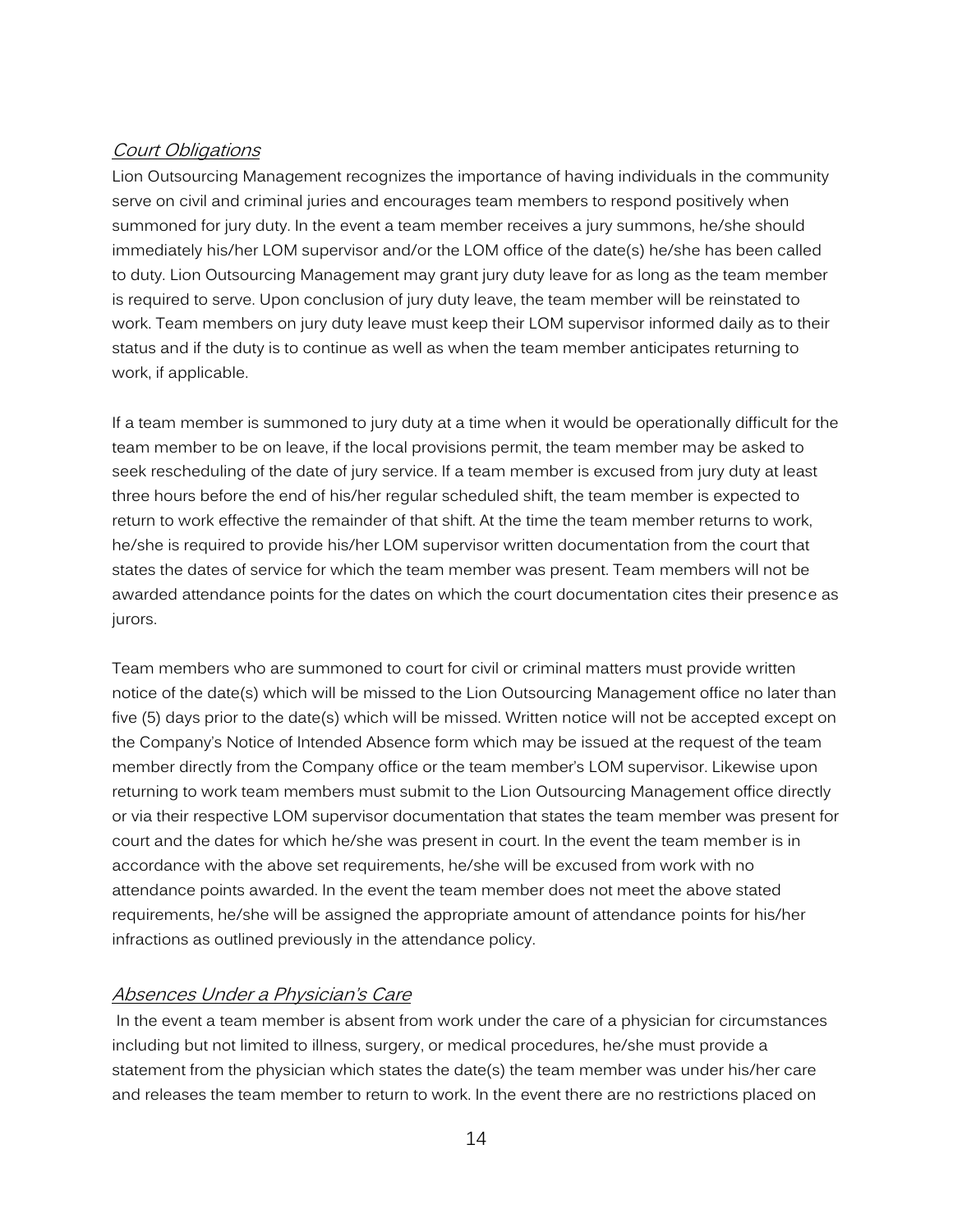the team member resulting from being in the care of the physician, the physician is to note that on the statement. Likewise if the team member has been placed on work restrictions, those are to be noted, in detail, on the statement. In the event of a surgery or other pre-planned procedure, written notice of the date(s) the team member plans to be absent must be provided to the Lion Outsourcing Management office no later than five (5) days prior to the date(s) which will be missed. Written notice will not be accepted except on the Company's Notice of Intended Absence form which may be issued at the request of the team member directly from the Company office or the team member's LOM supervisor. In the event a team member has been under the care of a physician but fails to provide the mandatory statement from the physician, the team member will not be allowed to return to work.

## Overtime Policy

At times it may be necessary for team members to work more than forty (40) hours in a single work week. Such work constitutes overtime. The supervisor scheduling the overtime is responsible for making every effort to schedule overtime as far in advance and with as much notice as possible; however advance notice is not possible to provide in every case of scheduled overtime. Overtime is mandatory; refusing to work overtime will result in immediate termination of duties for refusing available work and insubordination. Being absent from, reporting late for, or leaving early from overtime will be met with disciplinary action in accordance with the attendance policy. The attendance policy applied to mandatory time as well as regular time.

The Federal Fair Labor Standards Act requires the Company to maintain an accurate accounting of hours worked by employees. Unless otherwise specified in an agreement between any Client and the Company, the Company's seven day work week period is Sunday through Saturday. In compliance with the law, hours worked each week may not be averaged over two or more weeks; each week must stand alone. Regular, straight-time compensation will be given to non-exempt team members for hours worked up to forty (40) hours in the established work week. In the event any non-exempt employee exceeds forty (40) hours in the established work week, all hours worked that exceed forty (40) will be compensated at the rate of time and one half.

#### Lunch and Breaks

All shifts will have an unpaid lunch break period of at least thirty (30) minutes near the middle of the shift; the length of the lunch break will typically be set by the Client in relation to the length of the shift. Lunch periods are established by the client and are deducted from the team members' working hours. If a team member leaves the job-site at any time, including the lunch break, he/she must clock out upon leaving and clock in upon returning. All shifts will typically have two (2) ten to fifteen minute breaks as designated by the Client. During these shorter breaks, team members may not leave the job-site. These short breaks are not deducted from the team members' pay and are subject to removal from the work schedule at the Client's discretion in order to maintain production quotas. Team members are expected to be at their work stations and ready to work at the end of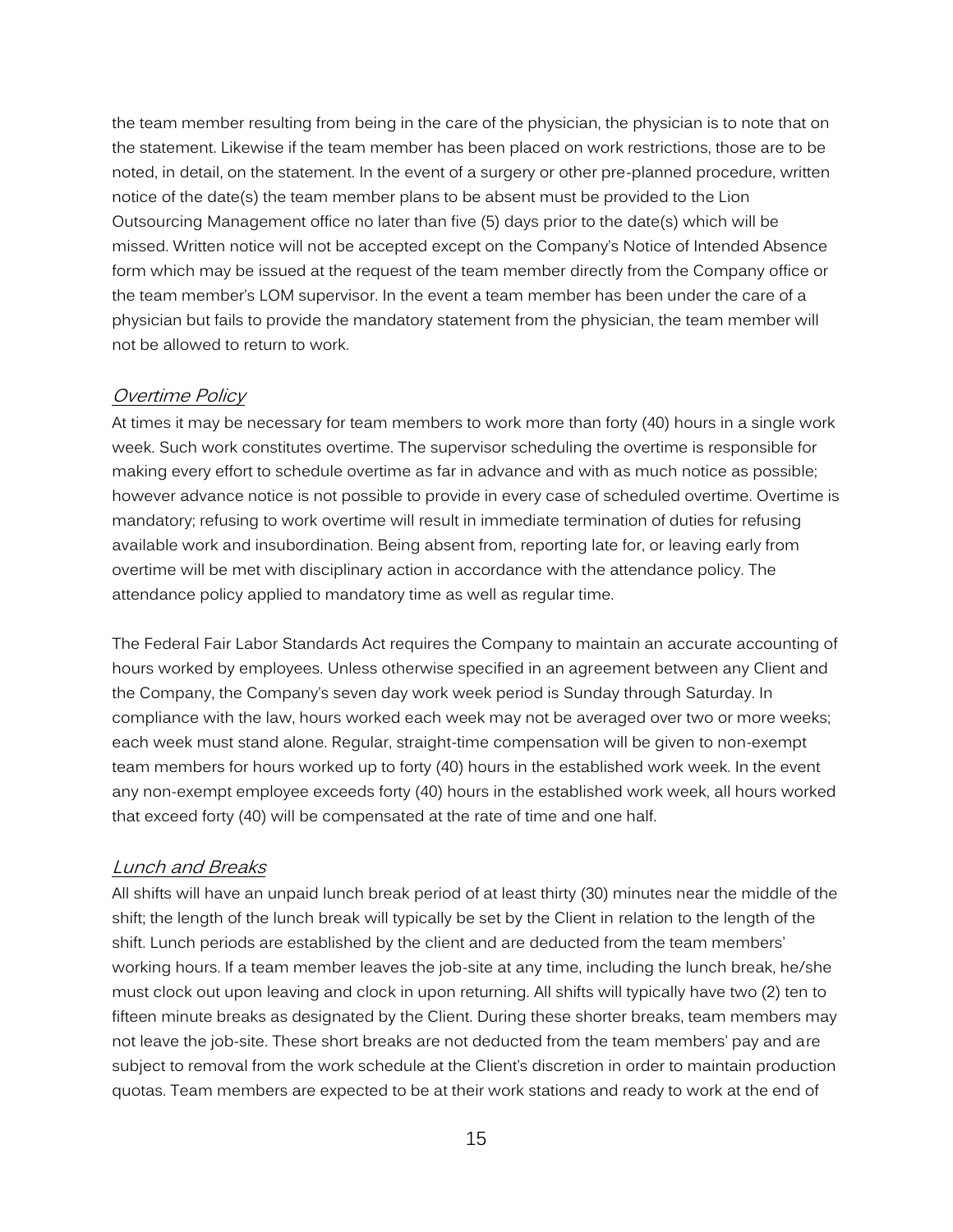each break period. Tardiness in returning to one's work station following a break period will be disciplined in accordance with the attendance policy. The use of tobacco products is only permitted in designated areas during lunch and break periods. Team members discovered to be using tobacco products outside of the designated areas and/or at times other than lunch or break periods will face disciplinary action as failure to follow this standard poses sanitation and property damage concerns as well as the risk of fire hazard.

# **Time Keeping Policies and Procedures**

All team members are to clock in at the beginning of their shifts and clock out at the end of their shifts. In the event a team member fails to clock in or out, he/she is to notify his/her LOM supervisor immediately so that the missing information can be confirmed with the Client supervisor and corrected on the time sheet. While occasional instances may occur in which a team member does not clock in or out properly, excessive failure to properly clock in and out will lead to disciplinary action, up to and including termination of employment. Team members may not clock in or clock out another team member on his/her behalf. In the event a team member is found to have clocked in or clocked out on behalf of another team member, both team members will face disciplinary action, up to and including termination of employment and criminal charges for theft filed by the Company. Team members who leave the premises while clocked in are also subject to disciplinary action, up to and including termination of employment.

# **Payroll Policies**

## Pay Periods

Unless otherwise specified by a specific Client contract, payroll for team members is paid weekly each Friday for the completion of the previous work week. For example, if a team member worked July 29 – August 2, 2019 the team member will be compensated for those hours August 9, 2019.

# Method of Payment

At this time the Company is enrolled with direct deposit. All team members are required to participate in payroll direct deposit. This means that your pay will be deposited directly into your account at a participating banking institution each payday. If you do not provide information about an established bank account, the Company will establish a PayCard for the purpose of direct deposit. There will be no updating or changing of Direct Deposit information after initially being registered at the start of your assignment.

# Pay Schedule

All payroll checks issued by the Company will be dated for a Friday as that is the Company's recognized pay date. The only allowed instance of a change in pay date is in the event a Friday falls on a banking holiday in which case team members would not be able to properly access the funds from their payroll checks. Any team member who is scheduled to receive his/her payroll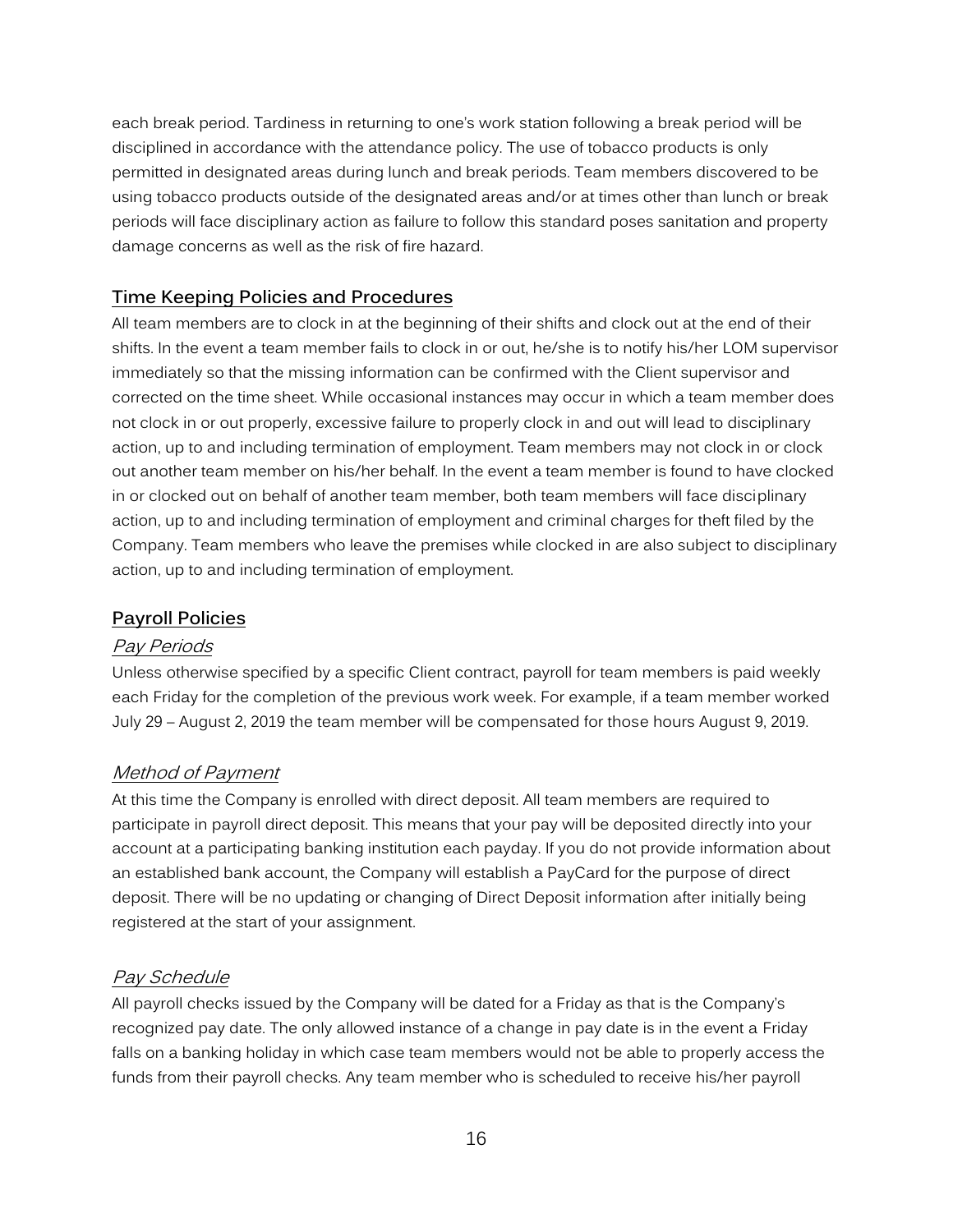check during his/her scheduled shift but is absent from that shift will be issued his/her payroll check on the next scheduled work date for which he/she is present.

# Pay Stubs

Paystubs will be available online. Each team member is responsible for submitting an email address to the Company; our accountant firm will provide a 24 hour link for you to establish an account. You are responsible for your login information in order to access your check stubs. Lion Outsourcing Management will not provide copies of team members' payroll check stubs; this is non-negotiable.

# Classification of Hours

In compliance with the law, hours worked each week may not be averaged over two or more weeks; each week must stand alone. Regular, straight-time compensation will be given to nonexempt team members for hours worked up to forty (40) hours per week. If any non-exempt team members works more than forty (40) hours in one week, all hours worked over forty (40) will be compensated at the rate of time and one half. Additional compensation such as holiday pay and double time are issued at the request of the Client. Benefits which are given to the full time team members of the Client are not guaranteed to be granted to team members working on a temporary basis.

# Payment for Missing Hours

In the event a team member discovers that his/her payroll check is missing hours, he/she is to contact the Lion Outsourcing Management office or his/her LOM supervisor to report the miscalculation. Lion Outsourcing Management will research the hours which are reported to be missing. Hours which are not paid due to not being calculated because of illegible or missing time clock punches cannot be compensated until the Client has provided written verification of the missing time. While missing hours are generally paid on the following pay date from the report of incorrect hours, the Company is not responsible for any delay in compensation for missing time which is a result of a delay in verifying the missing hours on the Client's behalf. In order to avoid such inconvenience we ask that team members review their time clock punches daily and report any discrepancies immediately to their LOM supervisor.

# Updating Payroll Information

In the event the address listed on a team member's new hire information has changed, the team member must complete the Company's "Change of Address" form which can be accessed and submitted on the LOM website [\(www.lomllc.net\)](http://www.lomllc.net/). Team members who would like to change their filing status on their W-4 or A-4 forms will be required to complete and submit new forms to the LOM office. Team members may access these forms on the LOM website [\(www.lomllc.net\)](http://www.lomllc.net/), receive these forms from the LOM office during regular business hours or from their LOM on-site supervisor.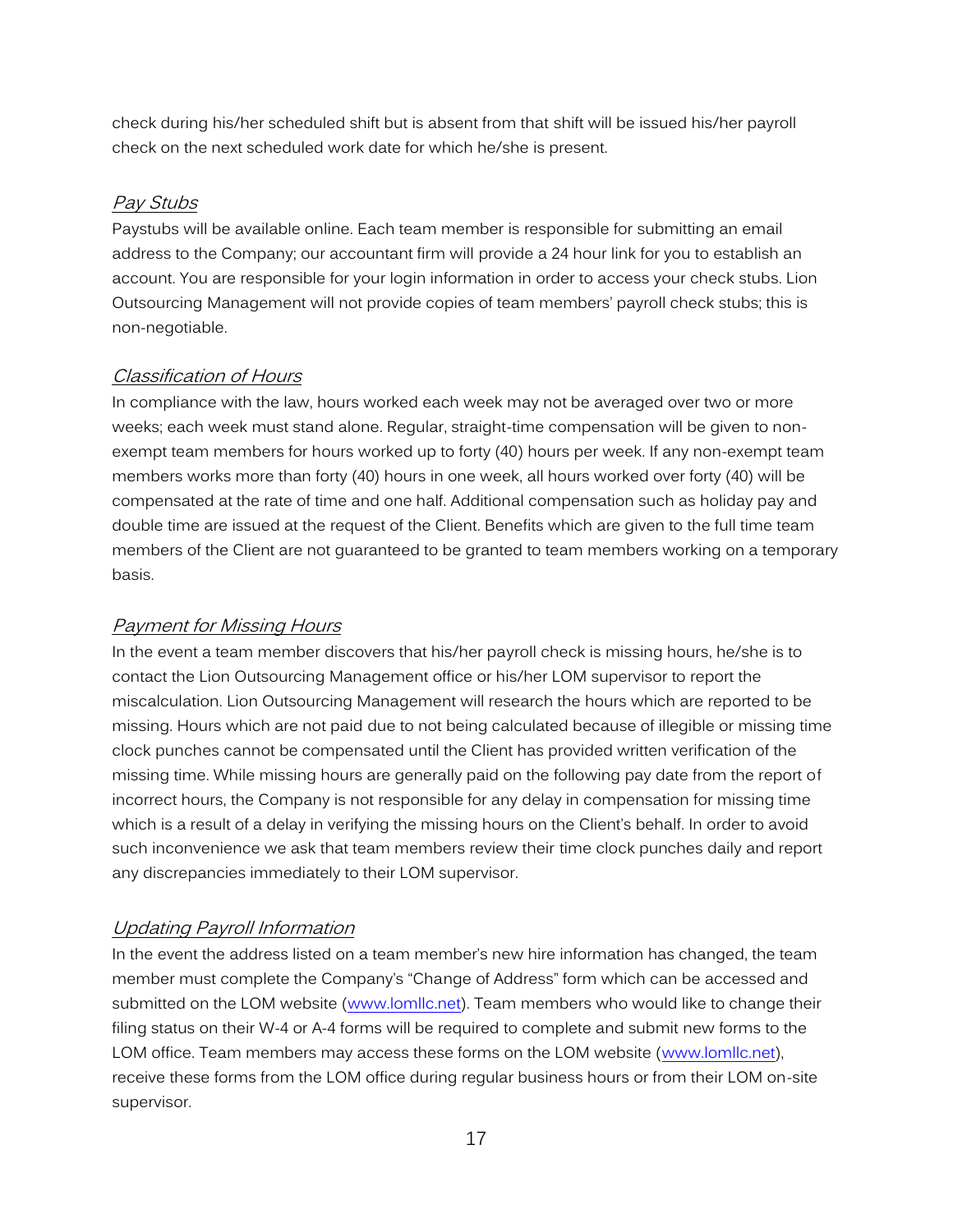# Income Withholding Orders and Garnishments

Income withholding orders for child support payment and garnishments must be addressed to Lion Outsourcing Management, LLC. The Company's payroll department is not able to process any garnishments or income withholding orders which are not addressed to the Company. Although team members physically work at the Client's facilities, they are not employed by the Client. All documents submitted for payroll purposes must reflect Lion Outsourcing Management as the employer.

# Tax Withholdings

Mandatory deductions include: **1.** Federal and state income taxes (based on an individual's W-4 filing status; W-4 filing status may be changed at any time by filing a new W-4 form with the Payroll office); **2.** Social Security taxes; and **3.** Medicare taxes.

# Payroll Procedures for Terminated Team Members

Upon release, team members are not permitted to return to the plant premises for any reason without explicit authorization.

In the event a team member is issued any equipment while on assingment, he/she is required to return all such equipment to the Company office on the date he/she is released or resigned. Failure to return such equipment will result in the costs of the equipment to be payroll deducted from the team member's final payroll check. Authorization for such payroll deductions is granted in writing by the team members in their new hire documents. Equipment that must be returned to the Company includes but it not limited to badges; radios included batteries and chargers; LOTO locks, tags, and documents; quality markers; etc. Uniform shirts and safety glasses/shields are not to be returned.

# Unemployment Compensation Benefits

Team members who have been terminated or laid off due to a temporary shutdown may file for unemployment compensation benefits with the State of Alabama Unemployment Compensation Division. Lion Outsourcing Management will not file for benefits on behalf of any team members of the Company. Team members applying for benefits are encouraged to provide the State of Alabama Unemployment Compensation Division with the correct employer information which may be located on the team member's payroll check stub or page two (2) of this handbook.

# Wage and Employment Verifications

In the event a current or former team member needs a verification of wages or employment completed, the agency for whom the verification is required must submit to the Lion Outsourcing Management office a form for a member of LOM staff to complete, including signed authorization from the team member. Such forms are generally completed within one (1) to three (3) business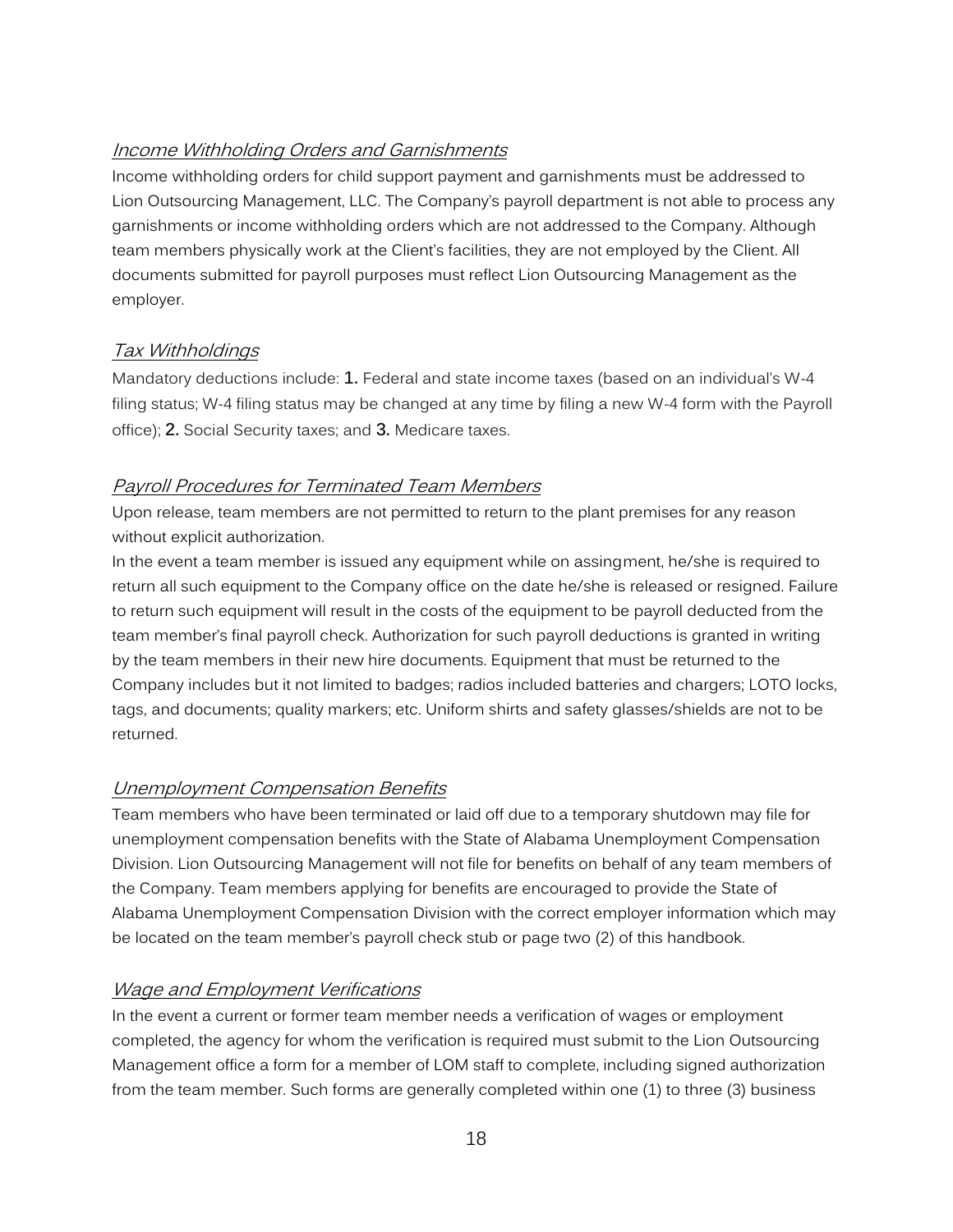days from the date it is received. Once completed all forms are returned directly to the agency requesting the information. Lion Outsourcing Management will not compose and issue statements or letters that verify a team member's employment or wages.

#### **Uniform and Dress Code**

All team members are required to wear the Company dress code as set forth in this policy. While the specific uniform requirements will typically differ from Client to Client, the basic Lion Outsourcing uniform code as presented in this policy will be adhered to by all Lion Outsourcing team members regardless of work-site differences. In the event a Client has a differing uniform guideline that is set to ensure team members safety, Lion Outsourcing Management will issue a uniform code specific to that Client's location that combines the elements of this policy and their policy to eliminate any misunderstandings. Team members are expected to exhibit a level of professionalism and pride in their uniform.

Team members who do not report to work in the proper uniform will face disciplinary action, up to and including termination of employment as deemed necessary by the individual circumstances. In addition to disciplinary action, team members will either be asked to remove any item(s) which violate the aforementioned uniform standard or will be sent home in order to change into clothing which meets the uniform standard. When team members arrive to work, they should be in uniform. Team members are not permitted to report to work without being completely in uniform.

Team members are not required to wear their Company uniform when visiting the Company office; however team members are expected to present themselves professionally. Pants should be pulled up to the waist so that no undergarments are exposed; likewise excessively tight and/or lowcut or otherwise revealing garments are not permitted.

#### **Clothing**

The Lion Outsourcing team member uniform consists of work pants, Company-issued uniform shirts, and closed toe tennis shoes. Work pants must be khaki (tan), navy, or black in color. Work pants may not be made of denim or spandex materials. Work pants may neither be excessively baggy or excessively tight in appearance. Leggings, capri pants, short pants, and overalls are not permitted. Uniform shirts and pants should be free from holes, tears, or excessive wear. Shirts must be tucked in at all times. Pants must be pulled up to the waist so that no undergarments are exposed. Baseball cap style hats which are khaki (tan), navy, or black with no logos may be worn. Skull caps, beanie style hats, and doo-rags are not permitted in production areas. Long sleeved shirts may be underneath the uniform shirts if desired. Undershirts may be white, black, navy, tan, or grey. Pullover jackets, sweatshirts, coats or jackets that obstruct view of the Company logo on the uniform shirt may not be worn. Only coats or jackets with the Company logo may be worn.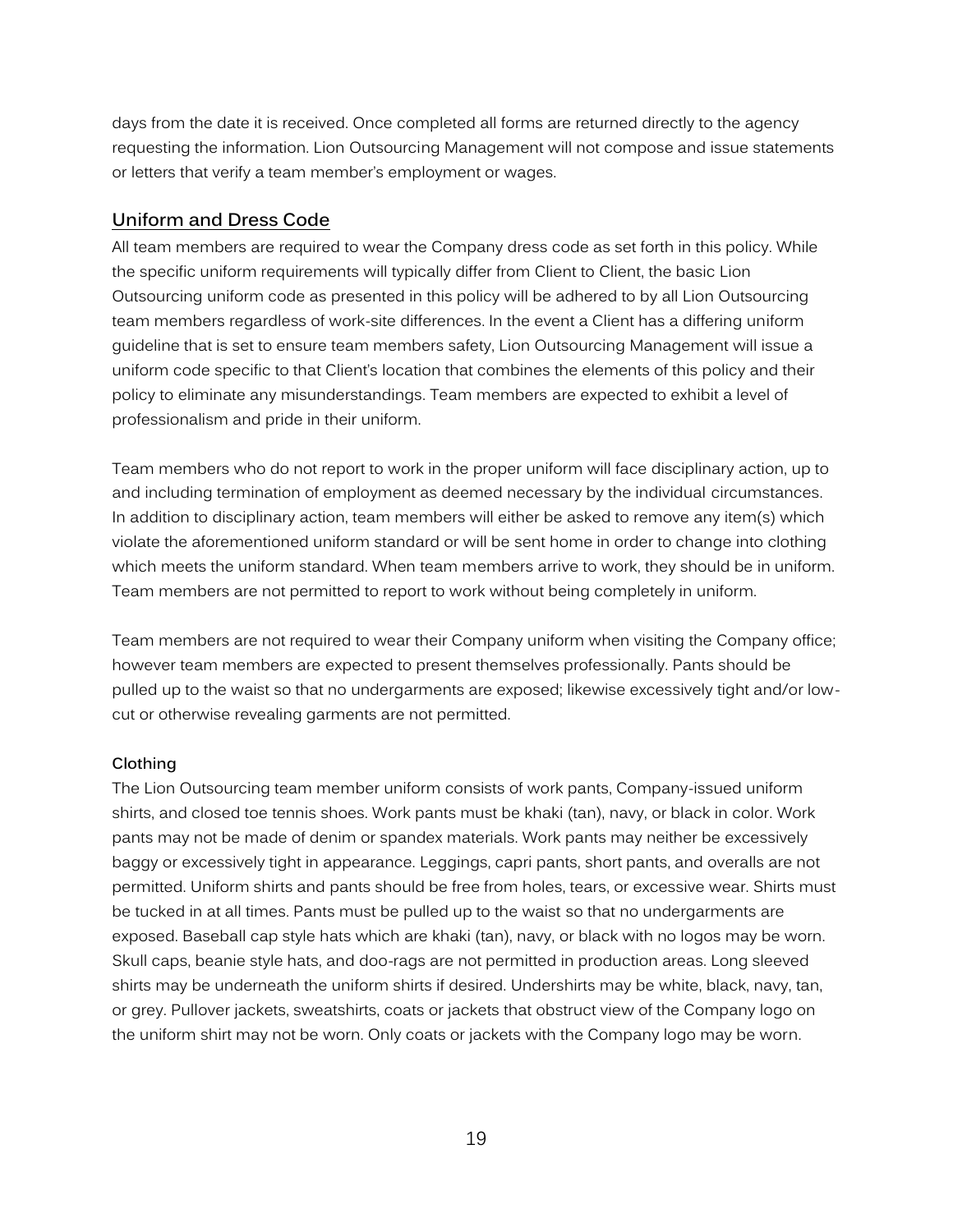#### **Jewelry and Accessories**

Belt buckles may be worn but must not be ostentatiously large or obtrusive so that they may become caught on equipment or damage products. Facial jewelry may be worn only if the jewelry is stud-style. Hanging or hooped jewelry is not permitted. Earrings may be worn; however they are not to exceed the size of a dime in diameter or the earlobe, whichever is smaller. Earrings must be stud style only. Hooped, dangling, chandelier, or character earrings (earrings that are flush to the earlobe as a stud but are shaped in the likeness of animal, symbols, etc.) are not acceptable. Necklaces present a safety hazard by increasing the risk of a team member becoming entangled in equipment or machinery. Long necklaces also pose a risk of damaging products. Necklaces which are able to be tucked into the team member's uniform shirt without risk of exposure may be worn. Bracelets are prohibited with the exception of medical identification bracelets. Due to evidence of silicone materials causing damaging effects on certain products, no silicone jewelry will be permitted. Watches may be worn provided they are modestly sized and not bulky so that they will not interfere with team member's ability to perform his/her job safely. Rings are prohibited from wear except for wedding and engagement rings. All other rings may not be worn. Keys and/or key rings are not to be clipped to the belt loop or worn on any other exposed areas of the team member. Scarves may not be worn on the production floor.

#### **Hair and Fingernails**

Long, loose hair presents a safety hazard. Hair that is longer than three (3) inches below the chin with the head bent forward must be tied back away from the team member's face. Likewise facial hair which extends longer than three (3) inches below the chin with the head bent forward must be tied back or otherwise secured so that it is no longer hanging loosely. Fingernails must be kept neatly trimmed. The acceptable length for team members to wear their fingernails will likely vary based on the work assignment. It is the responsibility of the team member to inquire of their Client management as to what the acceptable fingernail length for his/her specific position is and to abide by the standard the Client management sets.

#### **Purchasing Uniform Items**

Uniform shirts, safety glasses, and uniform coats are available for purchase through the Lion Outsourcing Management office during regular business hours or through the on-site LOM supervisor during his/her working hours. All uniform purchases are payroll deducted; the Company will not accept cash or checks for any purchase. Uniform prices are subject to change; prices are listed on the most up to date versions of the payroll deduction authorization forms. Newly hired team members must work a minimum of five (5) days prior to purchasing additional uniform items; this is to ensure sufficient earnings are made to be able to payroll deduct the cost of the purchased item(s).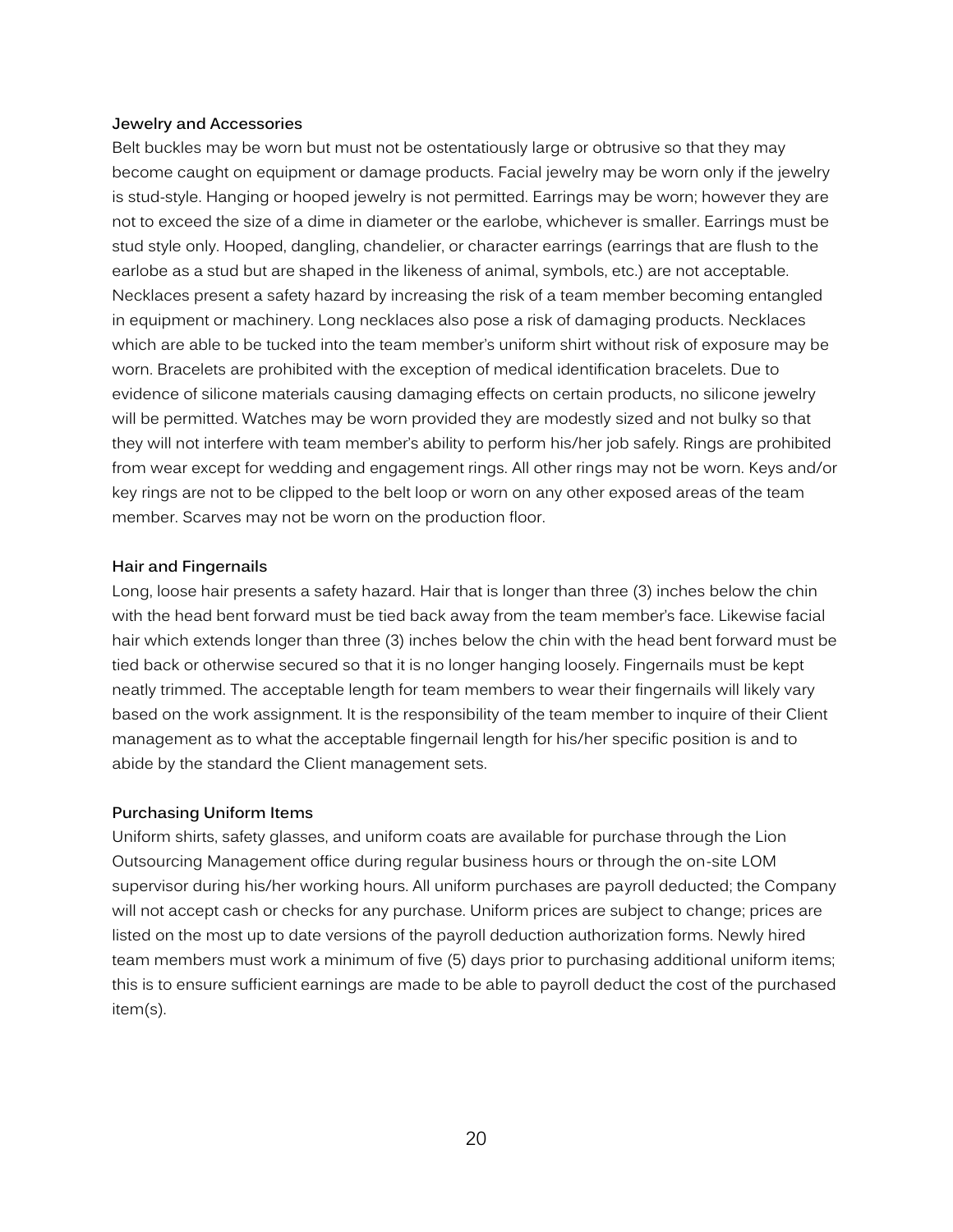#### **Protective Eyewear**

All individuals entering the production floor will be required to wear approved eye protection. Team members who do not require corrective lenses (prescription eye glasses) are required to wear ANSI approved safety glasses provided by the Company or Client. Team members who wear corrective lenses (prescription eye glasses) may be required to wear eye shields attached to both sides of the frames of their glasses. Eye shields may be worn with any correct lenses (prescription eye glasses) to ensure adequate protection of the eyes while working in production areas.

## **Disciplinary Action Policy**

Lion Outsourcing Management strives to ensure all team members are treated fairly and consistently when handling disciplinary issues. Disciplinary action is administered following violations of policy or work performance related issues. In those instances in which disciplinary action is warranted, the following steps will generally be followed; however, Lion Outsourcing Management may begin the disciplinary process at any step (including discharge) as necessitated by the violation and/or circumstances.

Verbal Warning: When a team member commits a violation of policy or a work performance related issue is first made known, the team member may be counseled verbally by his/her LOM and/or Client supervisor. The verbal warning will be documented on the Company's "Team Member Counseling and Action Summary Form" which will be presented to the team member in order to be reviewed and signed as acknowledgment of the counseling being performed and the violation or performance problem being clearly and effectively addressed.

Written Warning: In the event a violation of policy or a work performance related issue is committed and prior counseling was issued, the team member may be issued a written warning on the Company's "Team Member Counseling and Action Summary Form" which will be presented to the team member in order to be reviewed and signed as acknowledgment of the counseling being performed and the violation or performance problem being clearly and effectively addressed.

Termination of Employment: In the event one or more additional violations occur following the issuance of a written warning, the team member will be subject to termination. As stated previously, one's employment may be terminated without first receiving counseling based on the nature of the issue or offense.

Documented verbal and written counseling as well as suspensions are a permanent part of each team member's personnel file and are not subject to time limits or expiration.

In the event a team member's conduct or performance warrants counseling, Company management will be notified. The reported violation of policy or performance related issue will be evaluated to determine its severity and corrective step to be taken that will best address the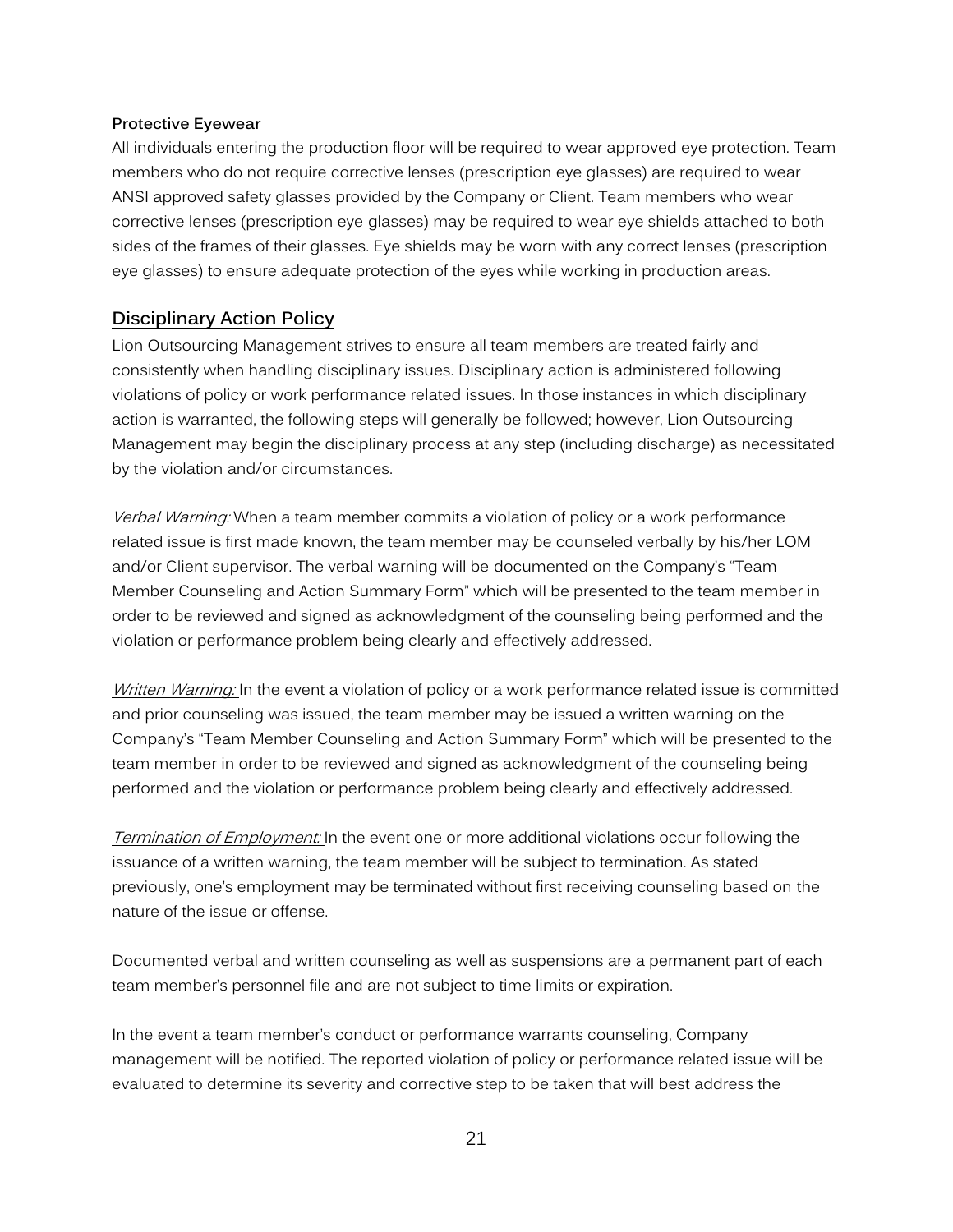present violation or issue with the most potential of preventing reoccurrence. In the event written counseling is deemed necessary, management will issue a written reprimand on the Company's "Team Member Counseling and Action Summary Form" which will be presented to the team member. The report will indicate the date of the offense, the type of offense, the facts of the incident, and the outcome desired from addressing the violation/issue. Team members are encouraged to list any concerns or comments they may have on the report as well. Once the report is reviewed the team member, the management member issuing the report will sign the report to indicate that is was reviewed with the team member. The team member will be asked to sign the report as well to indicate that the report was adequately reviewed. In the event the team member refuses to sign the report, the management member issuing the report will notate in the section for the team member's signature that he/she refused to sign the report and will return to the Company office to be placed in the team member's personnel file. No action will be taken against any team member who refuses to sign a "Team Member Counseling and Action Summary Form".

Lion Outsourcing Management categorizes policy violations, performance issues, and instances of misbehavior into three levels of offenses. Level One Offenses are considered minor violations. Level Two Offenses are considered to be moderate violations; and Level Three Offenses are recognized as the class of violations which will most likely result in termination. A general guideline of types of offenses is listed below. These are intended to be used as a reference for how the Company views certain violations and other issues; however this list is not an exclusive catalogue of all violations which could result in disciplinary action.

#### **Level One Offense**

- $\geq$  Substandard work performance
- $\geq$  Attendance Infractions
- $\geq$  Safety, health, and/or sanitation violations
- $\geq$  Failure to properly display badge on one's person
- $\geq$  Taking extended and/or unauthorized breaks
- $\geq$  Unauthorized use of company equipment
- $\geq$  Failure to properly record working hours
- $\geq$  Violations of work-site's parking policy

## **Level Two Offense**

- $\geq$  Delaying production
- $\geq$  Discourteous treatment of fellow team members, visitors, or management members
- $\geq$  Causing disruption in the work place
- $\geq$  Horseplay
- $\geq$  Gambling on the work-site property
- $\geq$  Reporting to the work-site outside of scheduled hours
- $\geq$  Reporting to the work-site without badge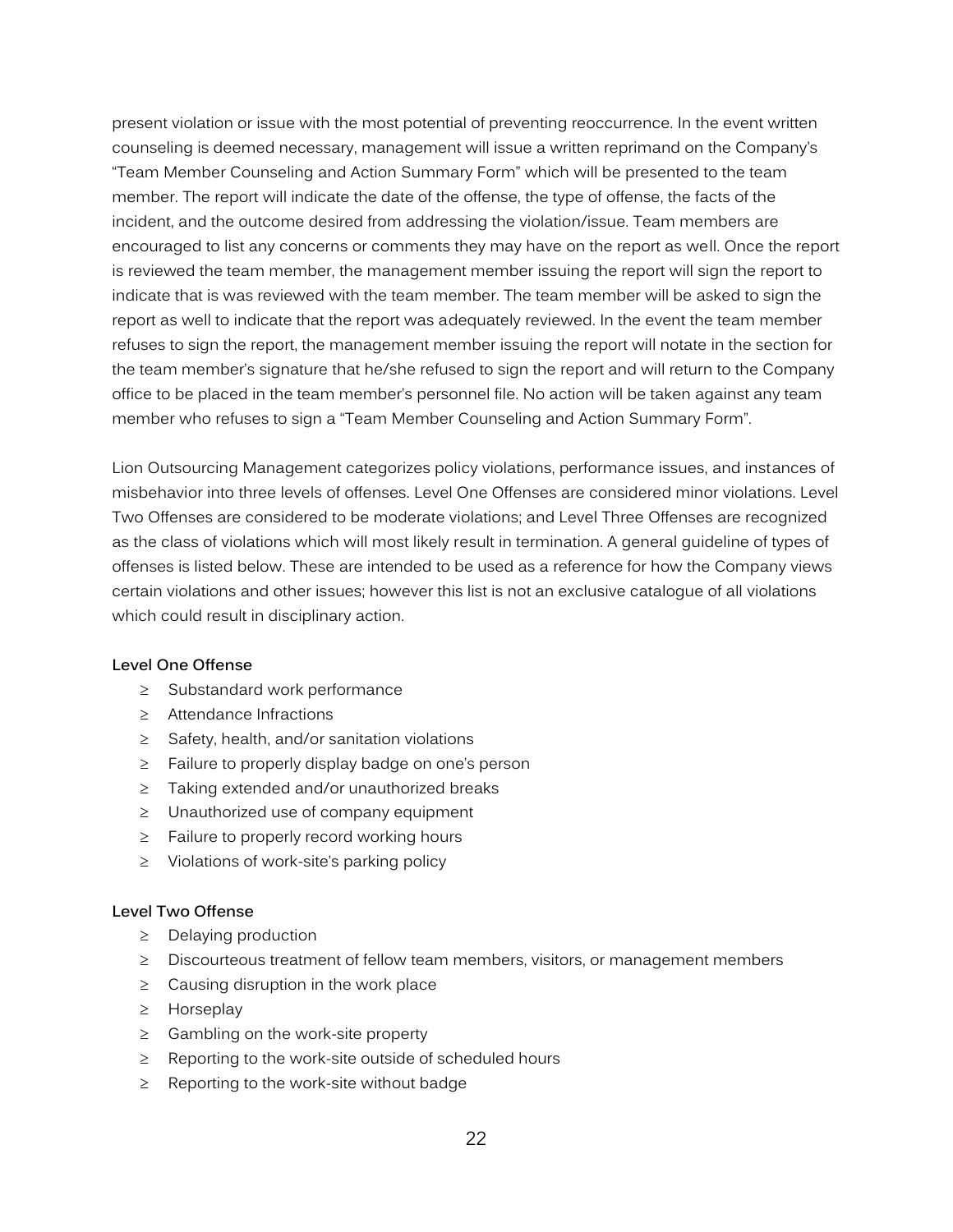- $\geq$  Violating Confidentiality of Company Agreement (including discussing rates of pay)
- $\geq$  Fraternizing
- $\geq$  Uniform violations not resulting in the team member being sent home
- $\geq$  Utilizing another team member's badge to gain access to the work-site
- $\geq$  Failure to appear at mandatory team member meetings
- $\geq$  Failure to report accidents or incidents
- $\geq$  Violation of distribution and solicitation rule
- $\geq$  Destroying or damaging Company, Client, or another team member's property
- $\geq$  Unsafe operation of motorized equipment
- $\geq$  Failure to comply with work-site policies
- $\geq$  Misconduct at the Company office including the use of profanity or slanderous language and violation of the workplace violence policies

## **Level Three Offense**

- $\geq$  Possession of firearms or other lethal weapons at the work-site inside of the facility
- $\geq$  Theft of private, Company, or Client property
- $\geq$  Falsifying records or misrepresenting facts
- $\geq$  Insubordination
- $\geq$  Refusing to comply with mandatory overtime requirements
- $\geq$  Use of profanity and/or slanderous language
- $\geq$  Violation of the workplace violence policies
- $\geq$  Uniform violations resulting in the team member being sent home
- $\geq$  Reporting to the work-site under the influence of alcohol or drugs (Team members prescribed medications which may cause drowsiness or otherwise inhibit him/her from working safely are required to notify Company management prior to hire or immediately following the prescription of such medications if they are prescribed during the team member's period of employment.)
- $\geq$  Manufacture, distribution, dispensing, possession, use, transfer, or sale of alcoholic beverages, controlled substances (illegal drugs), and/or prescription medications without a valid prescription while on Company or Client property
- $\geq$  Failure or refusal of any team member to fully cooperate with and participate in the drug and alcohol testing program, to complete any required documentation as in compliance with such programs, and/or to submit to a drug and alcohol screening test
- $\geq$  Violation of the harassment policies
- $\geq$  Violation of the personal electronics policies
- $\geq$  Intentional gross negligence of duties including but not limited to sleeping during shift hours

In the event a team member believes his/her violations/issues with attendance, performance, or conduct are related to or caused by a disability and the team member wishes to acquire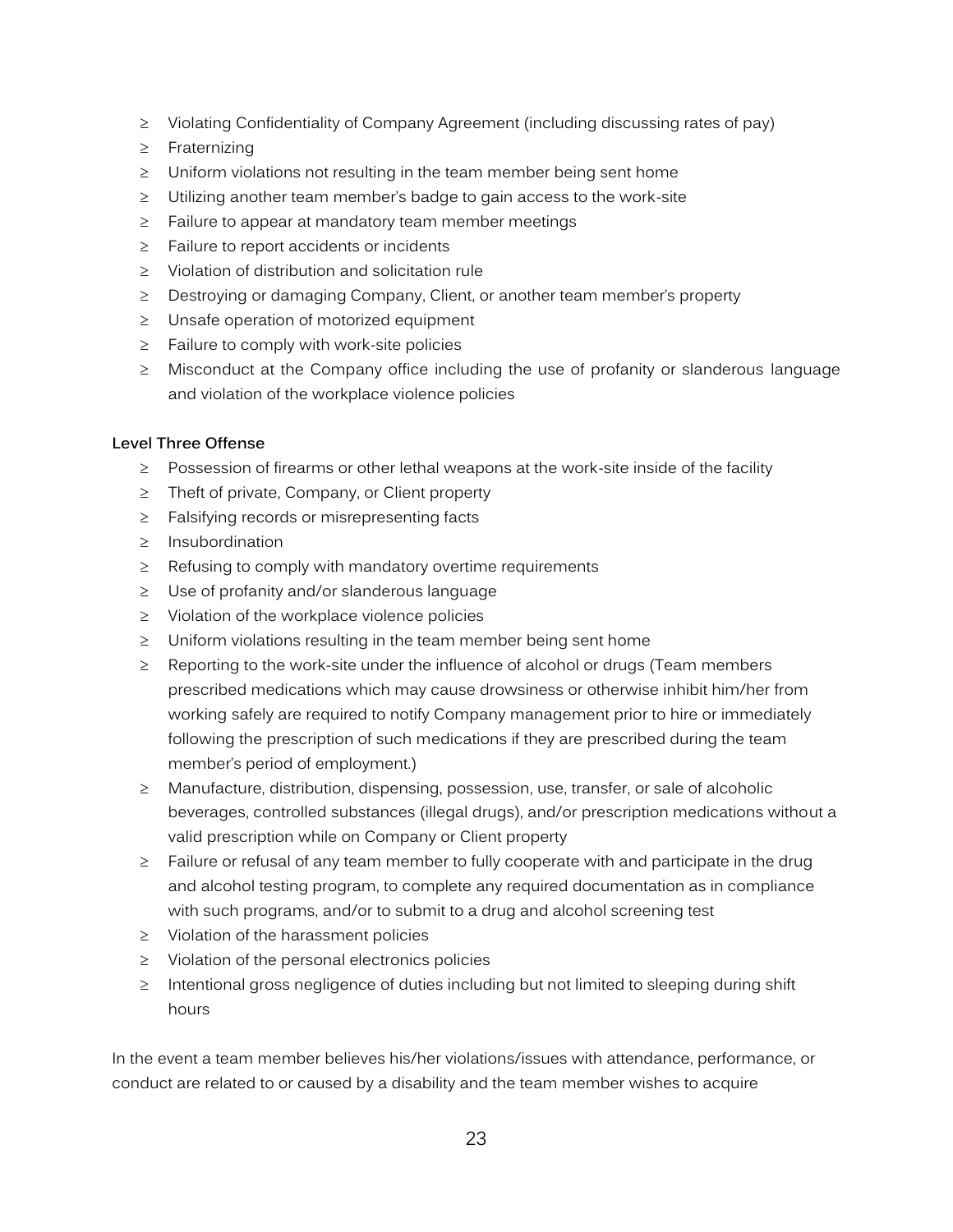accommodation for such disability, the team member must contact the Lion Outsourcing Management office to inform the Company of the need for accommodation.

## **Performance Review Policy**

Team members are strongly encouraged to openly discuss their job performance and goals with their Company and Client management teams. Ongoing discussions with management about job duties, performance, and the work environment are excellent opportunities for team members to address and receive clarification on any aspect of their positions which they may be unsure. Team members are likewise encouraged to contact the Lion Outsourcing Management office regarding any concerns with their on-the-job training, work environment, available resources, etc., so that the Company's management can address, identify, and correct any issues present.

## **Protective Eyewear**

All individuals entering the production floor will be required to wear approved eye protection. Team members who do not require corrective lenses (prescription eye glasses) are required to wear ANSI approved safety glasses provided by Lion Outsourcing Management. The Company will provide each team member his/her first pair of safety glasses. In the event a team member misplaces his/her safety glasses or his/her safety glasses are damaged, he/she will have to purchase a replacement pair of safety glasses from his/her LOM supervisor (see "Purchasing Uniform Items" above). Eye shields may be worn with any corrective lenses (prescription eye glasses) to ensure adequate protection of the eyes while working in production areas.

# **Badge Policy**

In the event a Client mandates all team members possess a badge in order to enter their facilities, all team members will be required to comply with the badge procedures set by the Client. Once badges are issued, it is the responsibility of the team member to not misplace or damage their badges as these are property of the Client. If a team member loses his/her badge, he/she is to report the missing badge to the Lion Outsourcing Management office immediately. The team member will be payroll deducted the cost of the badge, and the Client will be contacted with a request to replace the missing badge.

Being each team member must have his/her badge on each scheduled work date in order to report to work, it is imperative that the team members are responsible in maintaining their badges. Badges are to be displayed to the security officers of the facility upon arrival to work each day and are to be worn on each team member's person while they are working. Team members who attempt to report to work without their badges will not be permitted to enter the premises. Tardiness resulting from having to leave the work-site in order to retrieve a badge will be subject to disciplinary action in accordance with the attendance and disciplinary action policies. In the event a team member uses another team member's badge in order to enter the facility due to not being in possession of his/her own badge, both team members will face disciplinary action, up to and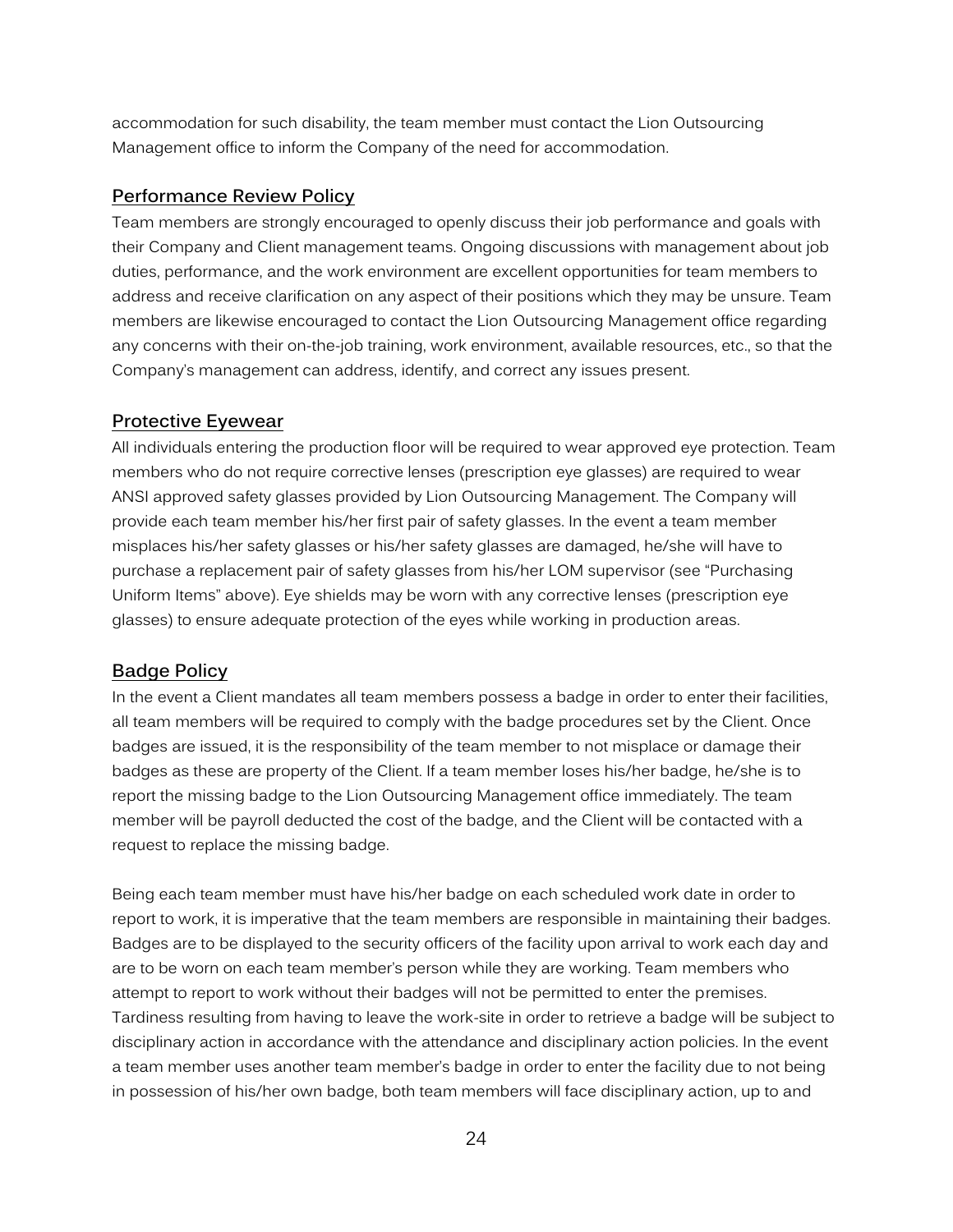including termination. If a team member finds a badge with the Company logo on it while at the work-site, he/she is to contact the Company office immediately to report a badge was found. Team members who are released from their duties must return their badges to the Lion Outsourcing Management office. (See "End of Assignment Procedures")

# **Personal Electronics on Work Premises Policy**

Team members are not to possess any personal electronics inside of the Clients' facilities including but not limited to mobile phones, music devices, Bluetooth devices and accessories, laptops, headphones, ear buds, tablets, etc. Neither the Company nor Client are responsible for any lost, damaged, or stolen electronics brought into the facilities in direct violation of this policy. Team members found to be using personal electronics while on the production floor are in direct violation of this policy and will face disciplinary action, including termination of employment.

# **Confidentiality of Company Agreement**

The nature of the Company's business is such that Lion Outsourcing Management possesses confidential and proprietary information relating to its business policies, practices, methods of operations, and customer lists. In addition, the Company handles confidential and proprietary information received from our Clients. Each team member should understand the importance of ensuring this information is protected from disclosure to competitors, vendors, suppliers, and all other outsiders. Any team members with questions regarding their position, performance, pay, etc., must be directed to the Lion Outsourcing Management office. Pay and employment statuses are confidential and should not be discussed among team members.

Each team member has a legal and ethical obligation to take all steps reasonably necessary to keep the affairs of Lion Outsourcing Management and its Clients confidential. This obligation continues even after team members are no longer employed with the Company. Information obtained by Lion Outsourcing Management and its team members should be treated at all times with the utmost confidentiality and discretion and should not be disclosed to anyone other than managerial staff of Lion Outsourcing Management, its team members, and others authorized by the managerial staff as having a need to know. For this purpose all Company and Client information should be considered confidential.

# **Outside Employment Policy**

If a team member chooses to seek additional employment opportunities through the Company, he/she must contact the Company office to be placed on the availability list no later than three (3) days following the end of his/her assignment and once weekly thereafter in order to be considered as actively seeking employment. The Company cannot guarantee subsequent employment opportunities.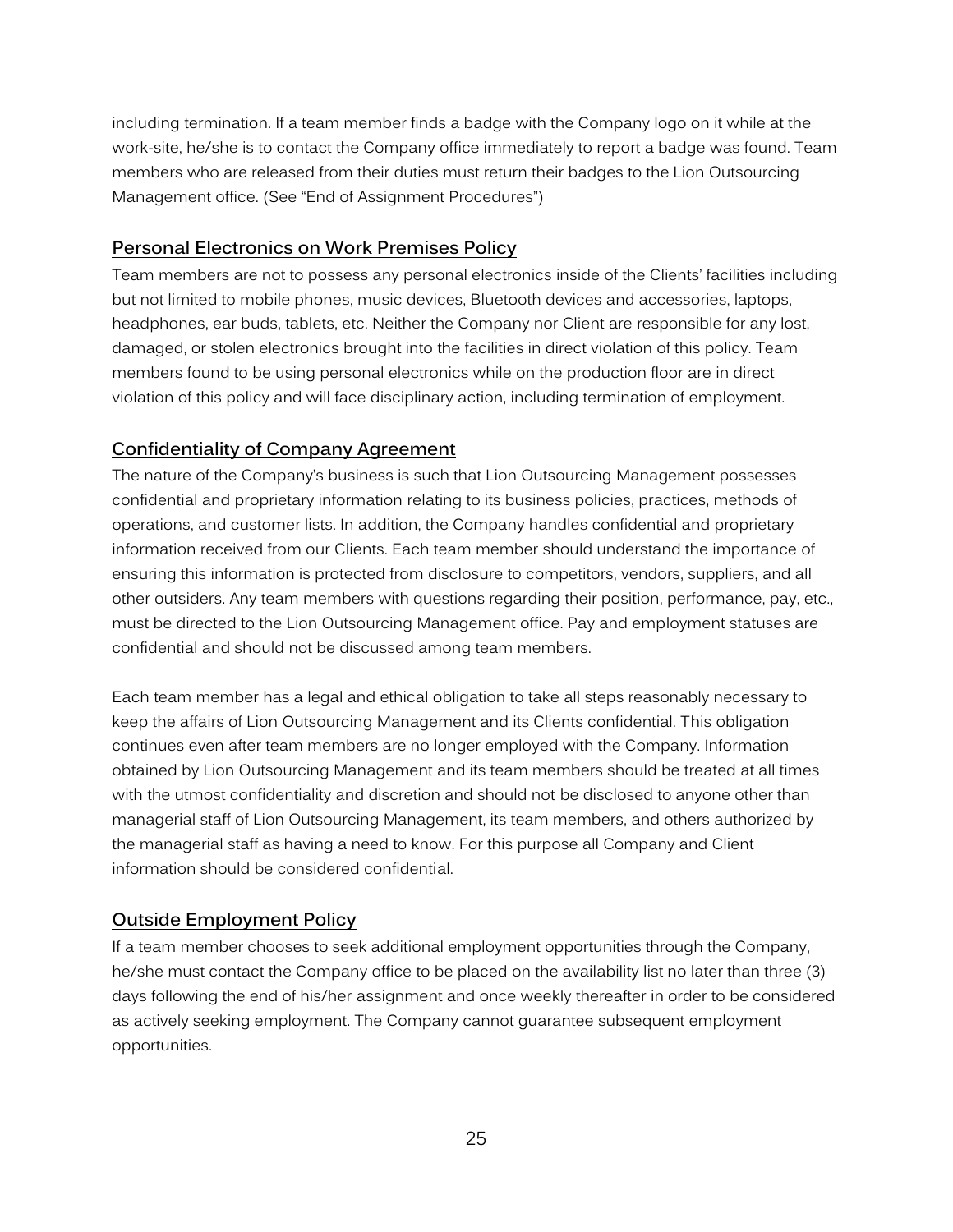# **Ethnics and Corporate Compliance**

Lion Outsourcing Management expects all team members to maintain the highest standard of business ethnics and to comply with the letter and spirit of all applicable laws. Unlawful actions by team members can cost the Company millions of dollars in fines as well as the loss of its reputation. Team members who break the law, even if they believe they are benefitting the Company, can be held criminally liable for their actions which may results in attorney's fees, personal fines, and/or criminal sentencing. As such it is the policy of Lion Outsourcing Management that all team members and representatives of the Company shall not participate in or condone criminal activity. Additionally any team member who suspects or witnesses any unlawful activity must report such information to the Lion Outsourcing Management office immediately.

## **Distribution and Solicitation Policy**

Lion Outsourcing Management does not permit team members to distribute information for any reason or cause during working hours, in working areas, at the Clients' facility, at the Company office, or for one team member to solicit another individual while either are working. There are no exceptions to this policy. Individuals not employed with the Company are likewise prohibited from distributing literature or otherwise soliciting any team member(s) while on Company property.

## **Safety and Health Policy**

Lion Outsourcing Management is committed to making every effort to provide our team members with safe and sanitary work environments. The cooperation and participation of all team members is essential to our mutual accomplishment of fully safe and accident free work-sites. Safe working conditions and safe team members can be achieved solely through safety awareness and actions by all team members at all times. Company and Client management should be informed if any team member perceives some working conditions pose a risk to the health and safety of others.

Failure to abide by the Clients' facility safety rules as well as the Company guidelines listed herein will face disciplinary action, up to and including termination of employment. Safety is a critical part of each team member's job. Our objectives are to avoid accidents caused by unsafe work practices; maintain neat and safe working environments; and comply with legal requirements that pertain to fire safety, workplace conditions and requirements, and "an employee's right to know" about hazardous materials.

Team members are expected to take an active role in promoting and maintaining workplace safety. Should any team member witness an accident of unsafe condition, he/she must report it to his/her LOM supervisor of the Lion Outsourcing Management office immediately. Team members are not expected to work in, on, or around equipment or circumstances that are considered unsafe. If any team member encounters such a situation, he/she must report it to his/her LOM supervisor of the Lion Outsourcing Management office immediately.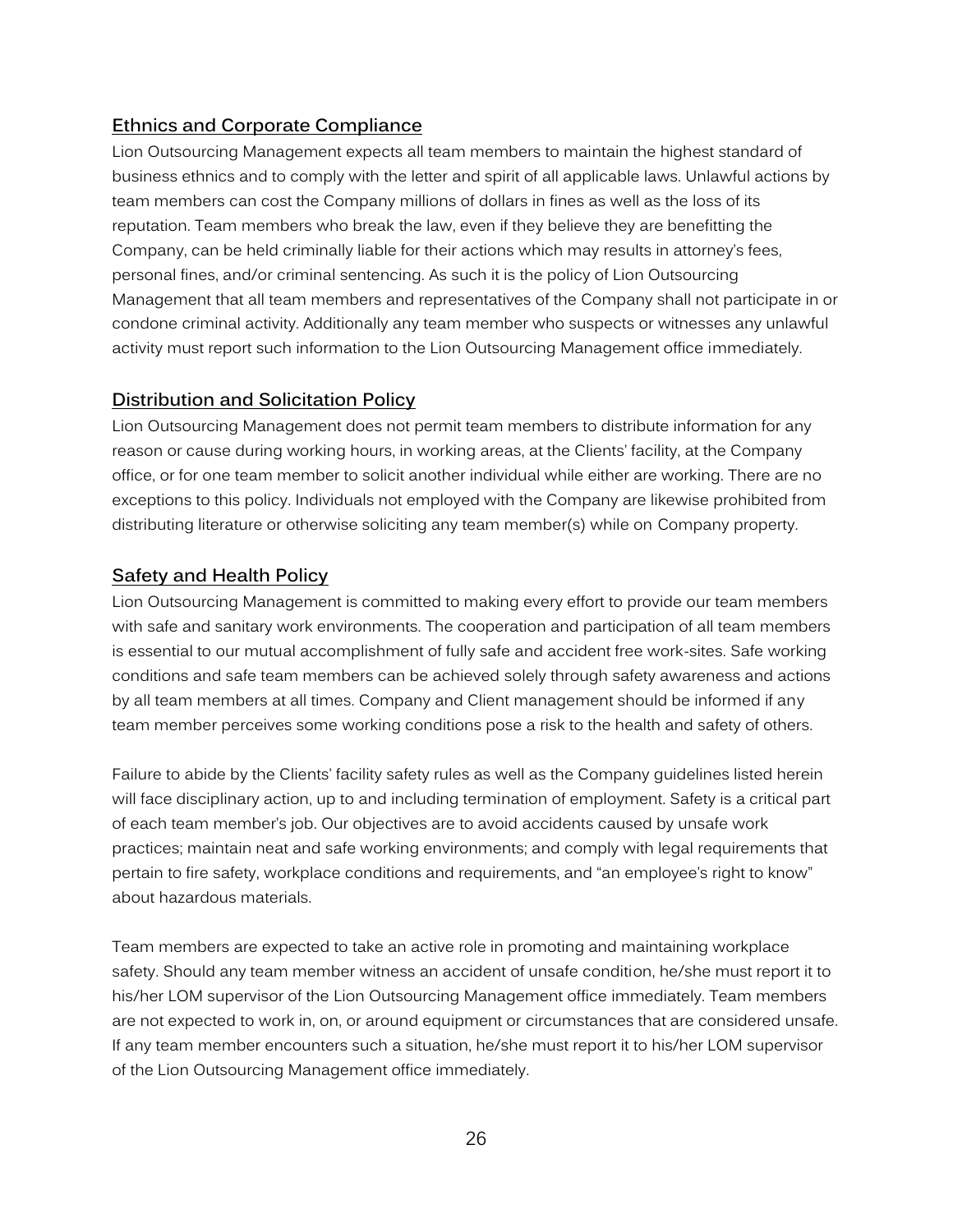No team member reporting an accident, injury, or unsafe condition will face retaliation, penalty, or other such discipline for expressing his/her concerns in an appropriate manner. Team members' recommendations to improve safety and health conditions are given thorough consideration by the Company management team. Top priority is given to correcting unsafe conditions. Similarly, the Company will take disciplinary action, up to and including termination of employment, against team members who willfully and/or repeatedly violate workplace safety and health rules as well as those who experience and abnormally high number of injuries on the job through inattention to duties or disregard of the safety rules.

## **Motorized Equipment Safety and Certification Training**

Any team member required to operate motorized equipment such as a forklift will be required to complete safety training and testing prior to operation of the equipment. Training will be administered by qualified sources in cooperation with Company management. Any unauthorized team member to be found using such equipment will face disciplinary action, up to and including termination of employment.

## **Work Related Injuries and Worker's Compensation Insurance**

All work related injuries must be reported immediately to an LOM on-site supervisor, the Lion Outsourcing Management office, or another member of Company management. Team members with minor injuries will be referred to Family and Industrial Health Services for treatment of their injuries. Team members with major injuries will be treated at the emergency room of the hospital closest to the work-site. Worker's Compensation insurance is responsible for approved medical expenses. Unauthorized visits and/or treatment for work related injuries will not be covered by Worker's Compensation. Any team member who has a work related accident that requires medical care will be required to submit to substance abuse screening. Post-accident screening follows the procedures as described in the "Substance Abuse Policy" (page 25)

In compliance with Alabama Worker's Compensation law, financial compensation will be provided in the event a team member is unable to work as a result of covered injuries and the approved physician does not allow the team member to return to work. Under Alabama Worker's Compensation law, a three (3) day waiting period must be satisfied before compensation can begin.

Team members must return to work when the approved physician releases them to return to work; however; team members will not be permitted to return to work without the written release of the team member to return to duty by the approved physician.

## **Evacuation Procedure**

Lion Outsourcing Management is dedicated to the safety of its team members. In each department of each Client facility an emergency evacuation plan is posted at a central location accessible to all

27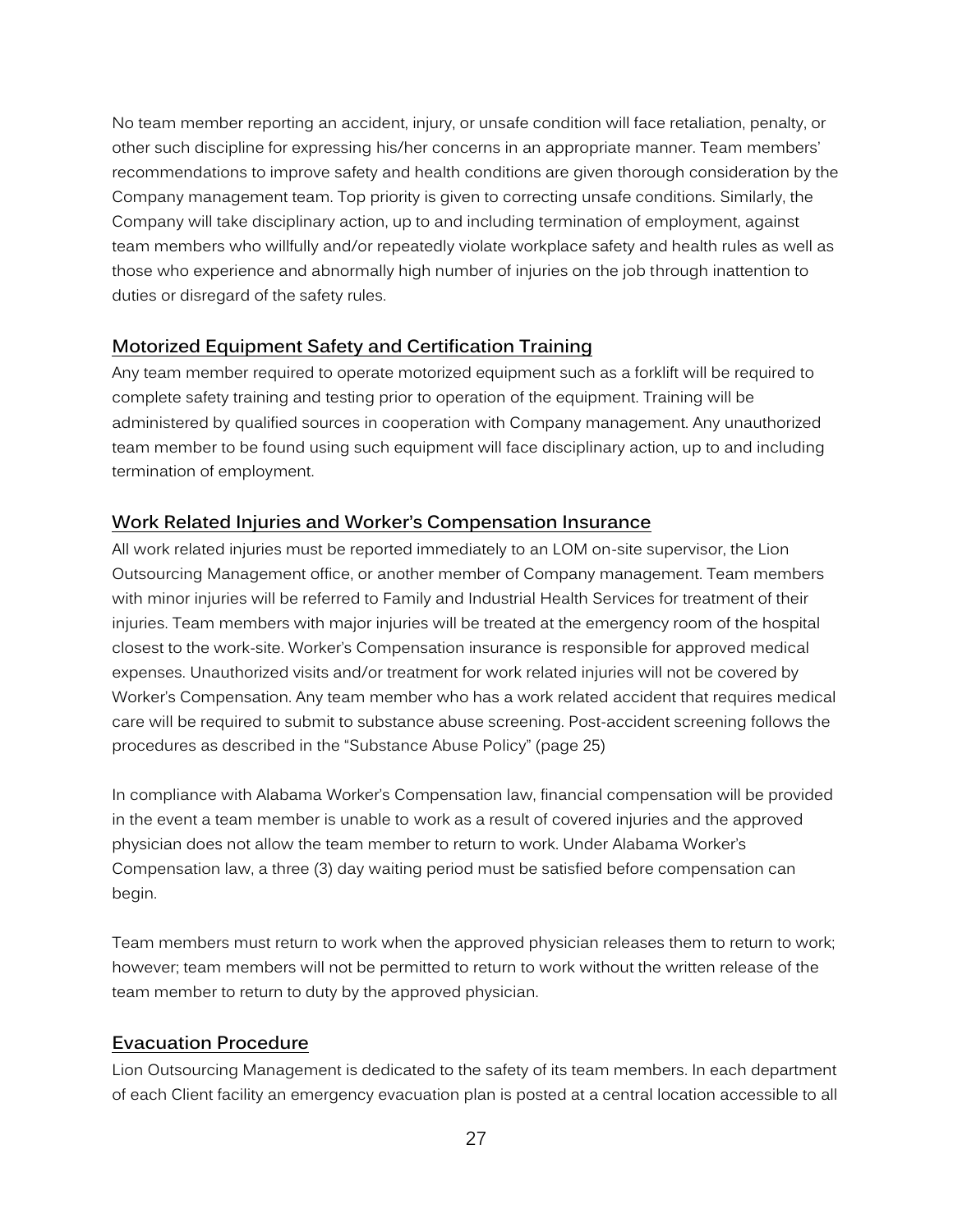team members. In the event the facility must be evacuated, immediately cease working and follow the plan making sure to report directly to the designated checkpoint in order for management to ensure all team members are accounted for.

#### **Substance Abuse Policy**

This policy was established and is maintained with the health and safety of the Company's team members, Clients, and the general public in mind. All current and prospective team members of Lion Outsourcing Management are subject to the terms and conditions of this policy.

The possession of alcohol or unauthorized or illegal drugs or the misuse or transfer of any unauthorized or illegal drugs or alcohol while on Company or Client property or away on Client or Company business is prohibited and constitutes grounds for termination of employment. Any team member who reports to work unfit to perform his/her duties due to the influence of drugs or alcohol will be subject to dismissal. No team member in such condition that would have a negative effect on his/her work performance or the safety of others will be permitted to work. Any team member under the influence of drugs or alcohol, which impairs judgement, while at the work-site will be subject to removal from the premises by the Client and dismissal by the Company.

Reasonable searches of the Clients' facilities may be conducted by Client and/or Company management or designees such as the local police force. Personal property under and individual's control is also included during such searches while on the Clients' properties. Cooperation under a search is a condition of employment. The possession, sale, use, transfer, or distribution of drugs or alcohol including illegally obtained prescription medications is a violation of this policy and is grounds for immediate termination.

The Company is authorized by written consent of its team members to perform substance abuse screenings as deemed fit and necessary by the Company. Any team member who has a substance abuse problem is encouraged to seek assistance by contacting Lion Outsourcing Management information on available treatment. If any team member's conduct or actions due to the influence of alcohol or drug use has led to disciplinary action and/or compromised the safety of the team member or others, such actions cannot be overlooked by Company management neither can the consequences of such actions be avoided by the team member in the vent the team member chooses to request assistance. Any team member who fails to follow the requirements of this policy will face disciplinary action, up to and including termination of employment.

In accordance with this policy, team members must comply immediately when requested to produce a specimen for drug or alcohol testing. Any team member who refuses to provide a specimen for a drug or alcohol testing will face immediate termination. Any screenings for substance abuse with positive results will results in suspension of the team member until a Medical Review Officer (MRO) had rested the positive sample and overturn the positive results of the original test. Secondary testing by the MRO is performed at the expense of the team member;